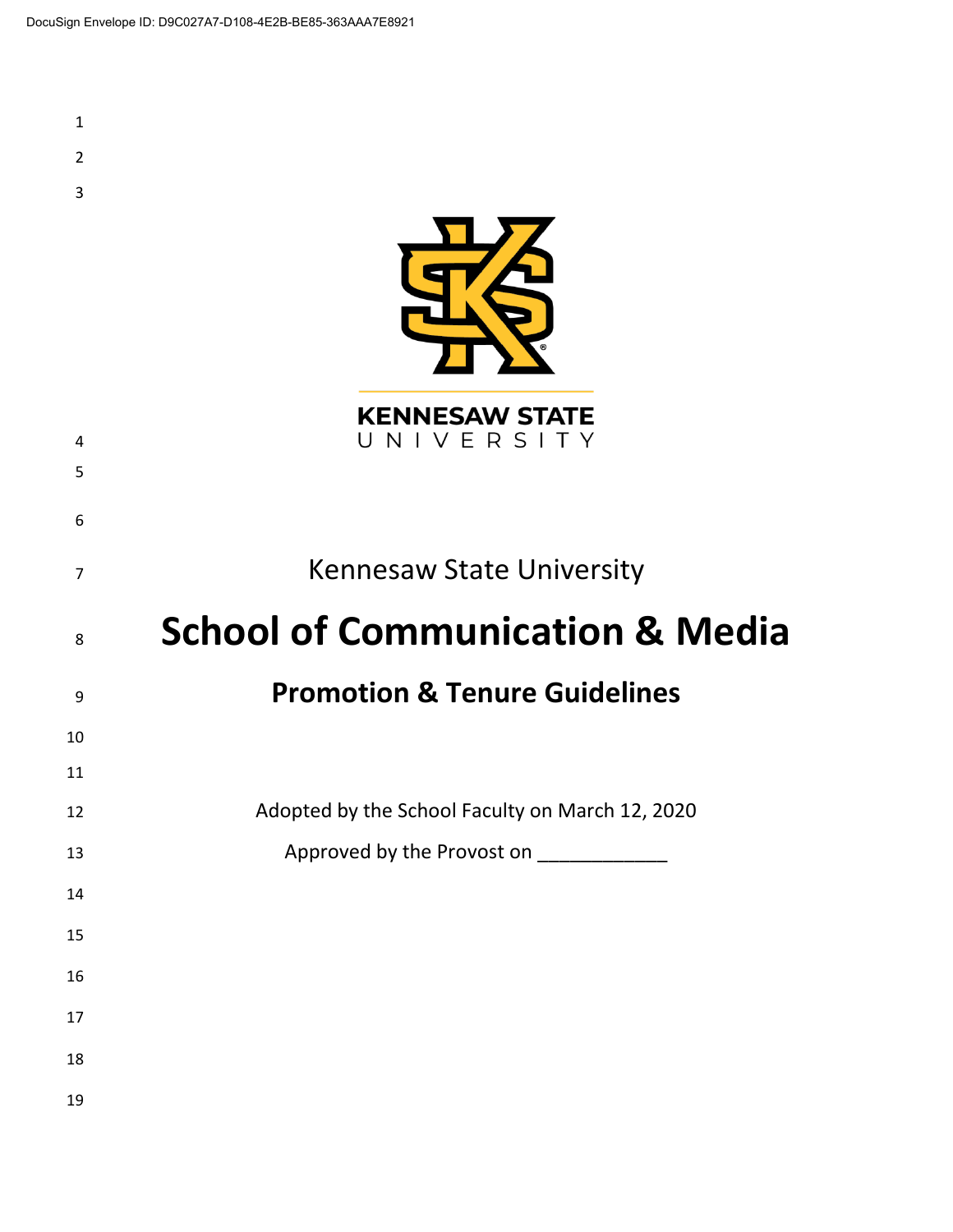| 20 |              | <b>TABLE OF CONTENTS</b>                                                    |
|----|--------------|-----------------------------------------------------------------------------|
| 21 |              |                                                                             |
| 22 | $\mathbf{L}$ | INTERPRETATIONS AND ADAPTATIONS OF UNIVERSITY AND COLLEGE OF                |
| 23 |              | HUMANITIES AND SOCIAL SCIENCES GENERAL CRITERIA IN THE SCHOOL OF            |
| 24 |              | <b>COMMUNICATION &amp; MEDIA</b>                                            |
| 25 |              | A. Faculty Workload                                                         |
| 26 |              | B. Unique Nature of Communication                                           |
| 27 |              | C. Academic Achievement and Professional Development                        |
| 28 |              | D. Teaching, Advising, and Mentoring                                        |
| 29 |              | E. Scholarship and Creative Activity                                        |
| 30 |              | F. Professional Service                                                     |
| 31 |              |                                                                             |
| 32 | II.          | INTERPRETATION AND ADAPTATION BY RANK AND TENURE                            |
| 33 |              | A. Tenure-track Faculty with a Joint Appointment in Two or More Departments |
| 34 |              | B. Tenure                                                                   |
| 35 |              | C. Expectations for Assistant Professors                                    |
| 36 |              | D. Expectations for Associate Professors                                    |
| 37 |              | E. Expectations for Professors                                              |
| 38 |              | F. Post-Tenure Review                                                       |
| 39 |              | G. Non Tenure-Track Faculty: Expectations for Lecturers/Senior Lecturers    |
| 40 |              | H. Non-Tenure Track Faculty: Expectations for Clinical Faculty              |
| 41 |              | L.<br><b>External Letters</b>                                               |
| 42 |              | <b>School Director</b><br>J.                                                |
| 43 |              | K. Revision of Guidelines                                                   |
| 44 |              | L.<br>Relationship to Other Governing Rules and Regulations                 |
| 45 |              |                                                                             |
| 46 |              |                                                                             |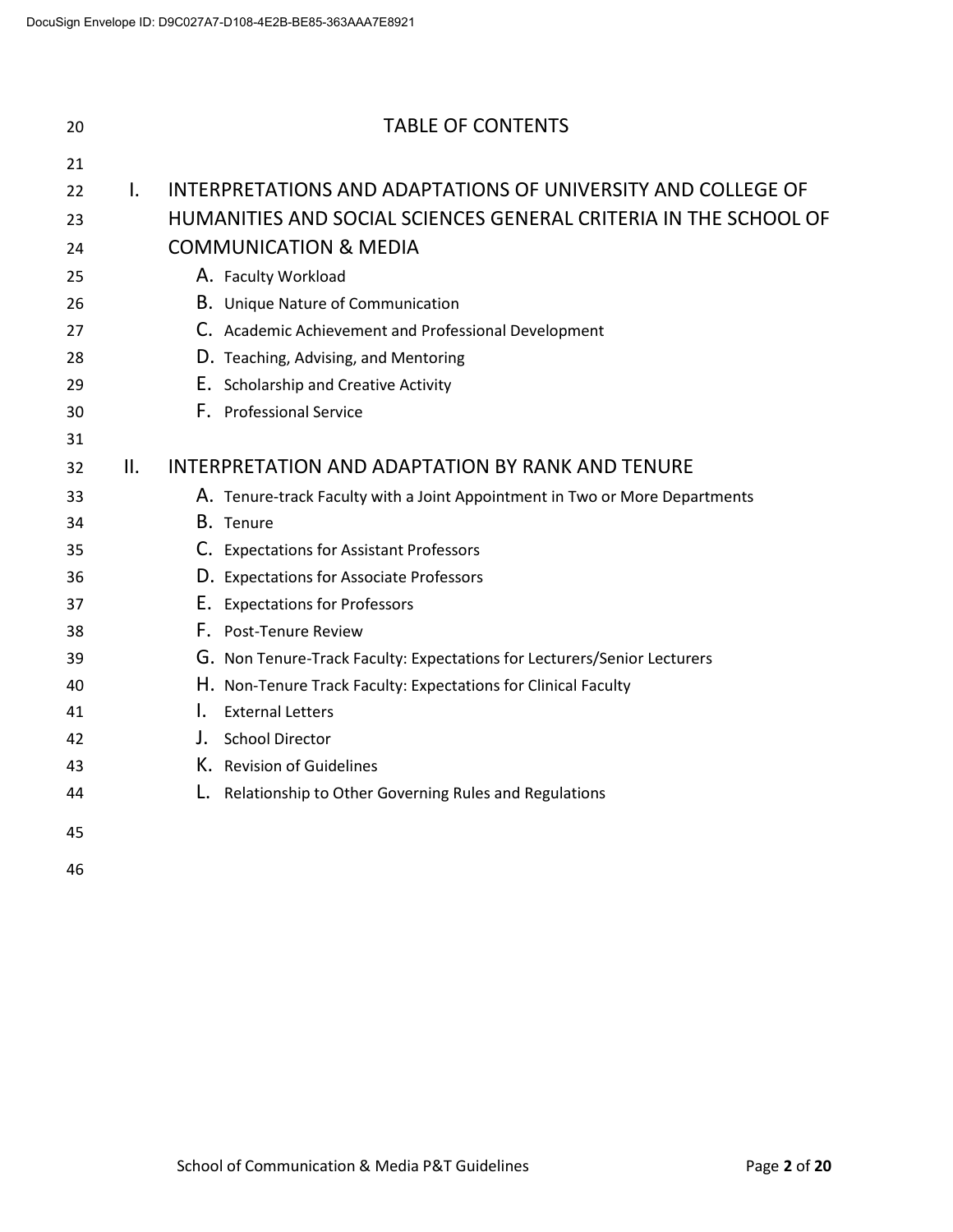# I. INTERPRETATIONS AND ADAPTATIONS OF UNIVERSITY AND CHSS GENERAL CRITERIA IN THE SCHOOL OF COMMUNICATION & MEDIA

All CHSS faculty undergoing reviews are expected to be familiar with review procedures and faculty

performance expectations and requirements. School-specific performance expectations and requirements

- are in this document. General review procedures and performance expectations are stated in Section
- Three of the Faculty Handbook and the CHSS Promotion and Tenure (P&T) Guidelines. In particular, the
- CHSS P&T Guidelines state that CHSS faculty must include all quantitative and qualitative student
- evaluations in their portfolio. Tenure-track faculty submitting a portfolio for tenure or promotion must
- also notify their School Director of their intent to do so in their FPA and submit a list of possible external
- reviewers by the end of January during the FPA-covered year.

#### **A. Faculty Workload**

- The School of Communication & Media has experienced a period of rapid growth. As a gated
- program with roughly 1,800 majors, we continue to have an increased demand for faculty. All of
- our faculty are needed and expected to contribute to fulfilling essential service roles on school,
- college, and campus committees.
- 

The workload will be negotiated between the faculty member and the School Director. The

- normal teaching load for tenure-track faculty is 3/3 but can be adjusted in the FPA depending on
- the faculty member and the School's situational contexts, and subject to approval by the Dean.
- 

 The current teaching load for lecturers and senior lecturers is 5/4. However, this teaching load may be adjusted depending on the faculty member and the School's situational contexts, and

- subject to approval by the Dean.
- 

Faculty may negotiate for reassigned time to pursue and complete significant scholarship &

creative activity, service, or teaching-related projects, not considered part of the normal

- workload. These may include, but are not limited to, starting up student associations,
- reorganizing internship/co-op programs (unless it is part of a course), serving as general
- education coordinator, serving as lead coordinator for courses with multiple sections, developing
- on-line programs, or providing significant service work for professional organizations.
- Such requests must be included in the annual Faculty Performance Agreement (FPA) and
- provide detailed descriptions of products and deadlines, including detailed justifications. These
- annual goals must be specific, measurable, and time-bound. FPAs are to be developed in
- consultation with the School Director and are subject to approval by the Dean.
- 
- Unless otherwise specified, completion of projects is expected by the end of the first annual review period after the semester in which the reassigned time was given.
- 
- 
- 

## **B. Unique Nature of Communication**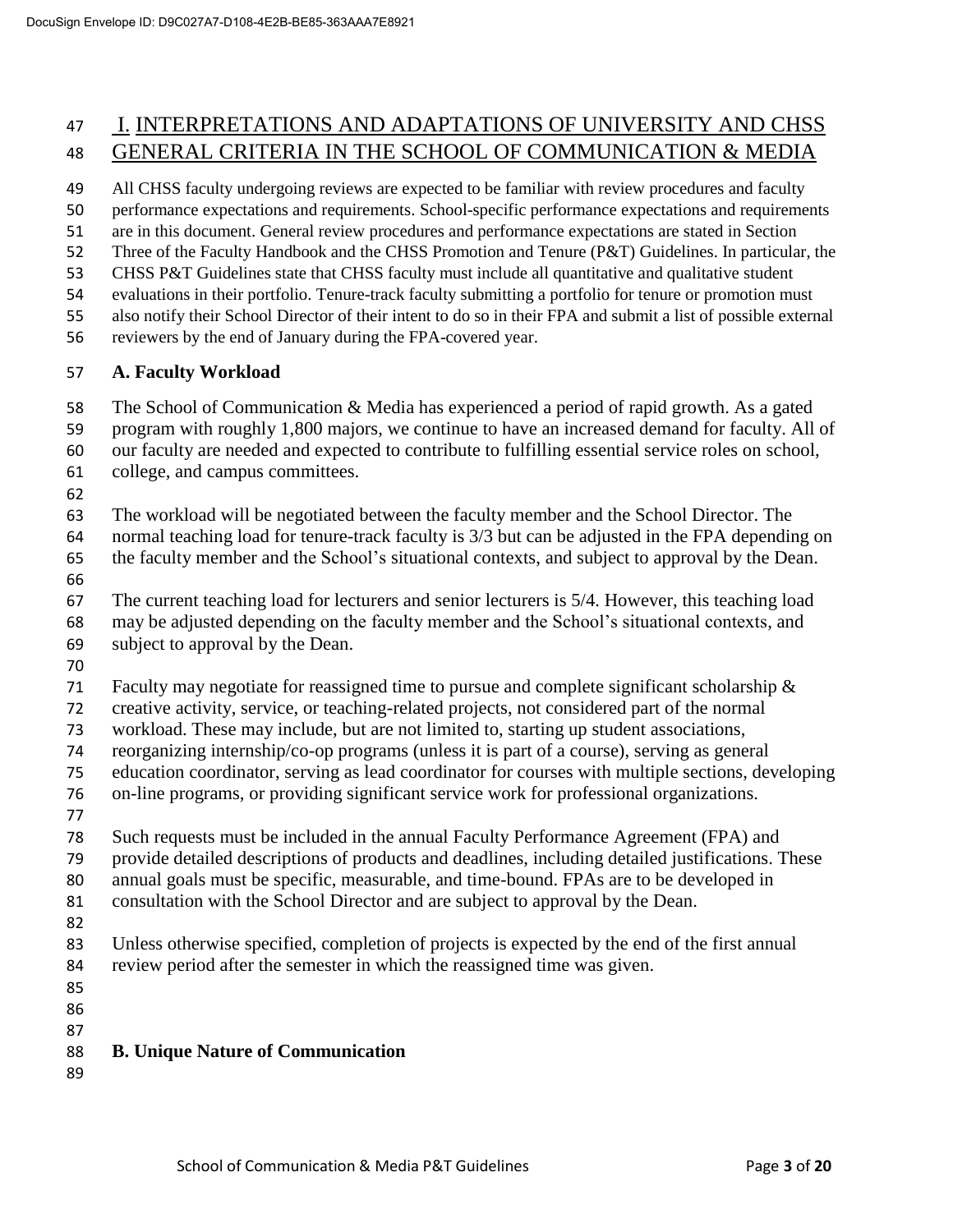The study of communication is, by its nature, responding to forces that were unanticipated only a

- few months or years ago. It is an ever-changing, ever-evolving phenomenon. While some
- communication scholars focus on a relatively narrow and defined stream of research, given the
- fluid nature of the field, it is difficult and perhaps even counterproductive to expect an inviolate
- long-term research scholarship plan for every communication faculty member. The same can be
- said for service commitments, given the rapidly changing nature of the communication
- profession locally, nationally, and globally. Because of this reality, what may appear to be an
- unfocused and disjointed pattern of scholarship may actually demonstrate a commitment to
- maintaining currency in the field and, consequently, be the most efficacious method of bringing
- relevancy and contemporaneous perspectives to teaching and learning. Any multi-year plan
- proposed by communication faculty should reflect this reality.
- 

 To that end, the following are activities faculty members should consider as means to fulfill their professional duties. These lists complement those found in the KSU Faculty Handbook and the CHSS Guidelines. This list in no way supplants activities listed in the Handbook, which may be used in faculty evaluation. However, faculty are not restricted to items on these lists, and may, in

- consultation with the school director, include other activities deemed suitable for consideration
- under the various headings below. Documentation of the quality and significance (rather than a
- recitation of tasks and projects) of such activities will serve as the basis for faculty annual
- reviews as well as tenure and promotion considerations.
- 

Full-time faculty may hold a joint appointment in two schools or departments. Faculty who are

- housed in the School of Communication & Media shall be evaluated annually by the School
- Director with formal written input from the director, the coordinator, or the chair of the other
- program/department. This collaborative performance evaluation is designed to ensure a
- comprehensive, fair, and objective review regarding teaching, advising, and mentoring;
- scholarship & creative activity; and professional service. This annual performance review will
- become a part of Third-Year Reviews (if applicable); Tenure and Promotion Reviews (if applicable); promotion to full professor (if applicable); and Post-Tenure Reviews.
- 
- Faculty members who hold a joint appointment with another unit on campus:
- 121 may represent the School on the School Promotion & Tenure committee
- 122 may represent the School on the CHSS Promotion & Tenure committee
- 123 may represent the School on the School Faculty Council
- 124 may represent the School on the CHSS College Faculty Council
- 125 Jointly appointed faculty may not serve simultaneously on a School Promotion & Tenure
- Committee and the CHSS Promotion & Tenure Committee.
- 
- **C. Academic Achievement and Professional Development**
- 
- The School of Communication is committed to the concept that professional development is an
- ongoing expectation for faculty members. It is the faculty's belief that maintaining currency in
- the process, practices, research, technology, and writing concomitant to its discipline and the
- higher education profession advances the faculty member as scholar and teacher. To that end,
- faculty development activities -- both on campus and through academic and professional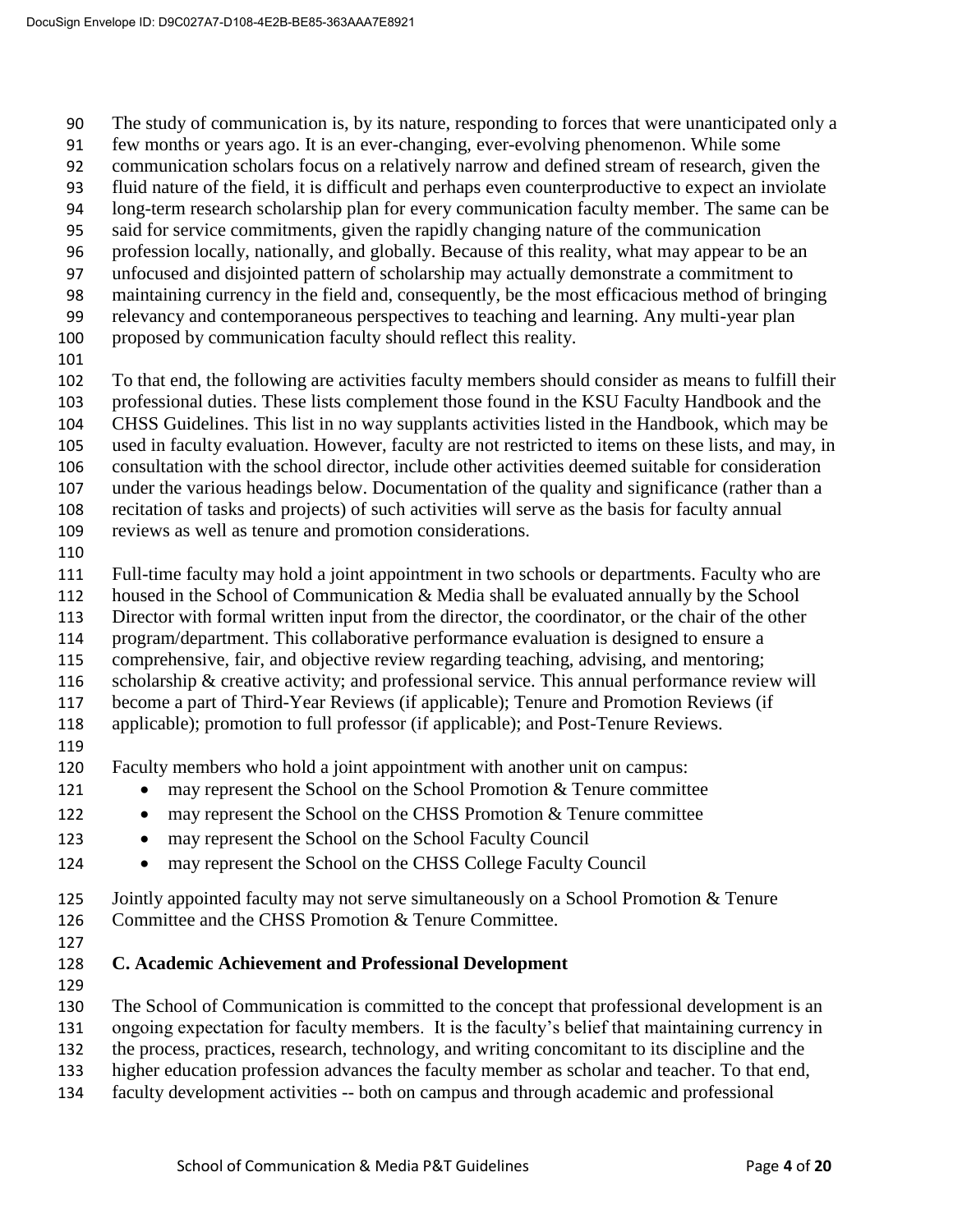associations -- will be considered worthy pursuits and will be evaluated accordingly. Faculty development is expected in all three areas of teaching, advising, and mentoring; scholarship and creative activity; and service. Documentation of the quality and significance (rather than a recitation of tasks and projects) of such activities will serve as the basis for faculty annual reviews as well as promotion and tenure considerations. Activities in Professional Service and Scholarship & Creative Activity for the School of Communication & Media in the College of Humanities and Social Sciences at Kennesaw State University should include some of the following criteria and be documented in faculty members' annual reviews: 146 • The activity requires a high degree of professional and/or discipline-related expertise. 147 • The activity could be peer-reviewed or evaluated by (inter)disciplinary peers. 148 • The activity is innovative and breaks new ground. 149 • The activity can be replicated. 150 • The activity and its results can be documented. 151 • The activity and its results can be evaluated. 152 • The activity has significance and impact. 153 • The activity has heuristic value. **D. Teaching, Advising, and Mentoring**  Excellence in teaching is central to the philosophy of the School of Communication & Media. Excellence in teaching incorporates instruction, advising, mentoring, supervision, leadership, and innovation in the development of new curricula or programs. Evidence of excellence in teaching should include demonstrated learning outcomes of students. The following are examples of documentation of teaching effectiveness: Student evaluations. All faculty shall comment on their student evaluations in their ARD and submit all their student evaluations as part of their pre-tenure, promotion and tenure portfolios. The standards for noteworthy teaching are commensurate with those outlined in the Kennesaw State University Faculty Handbook. Assessment of student learning objectives is a responsibility of each faculty member. Peer observations. Non-tenured faculty are recommended to be observed in the classroom by a qualified communication faculty member as appropriate. Reviewers should send their peer observation letters to the non-tenured faculty member with a copy to the School Director. Non- tenured faculty should submit letters from those who evaluated their classes in Annual and Tenure & Promotion reviews. Evaluations can include matters of pedagogy and/or matters of substance (i.e., is the faculty member knowledgeable, is course information current, does he/she manage the course well, and other relevant commentary). Student projects. Faculty should list any in-class or out-of-class experiences, especially those completed as part of a capstone or skills-based class, projects completed with the help of a SALT scholar and other projects completed with the help of student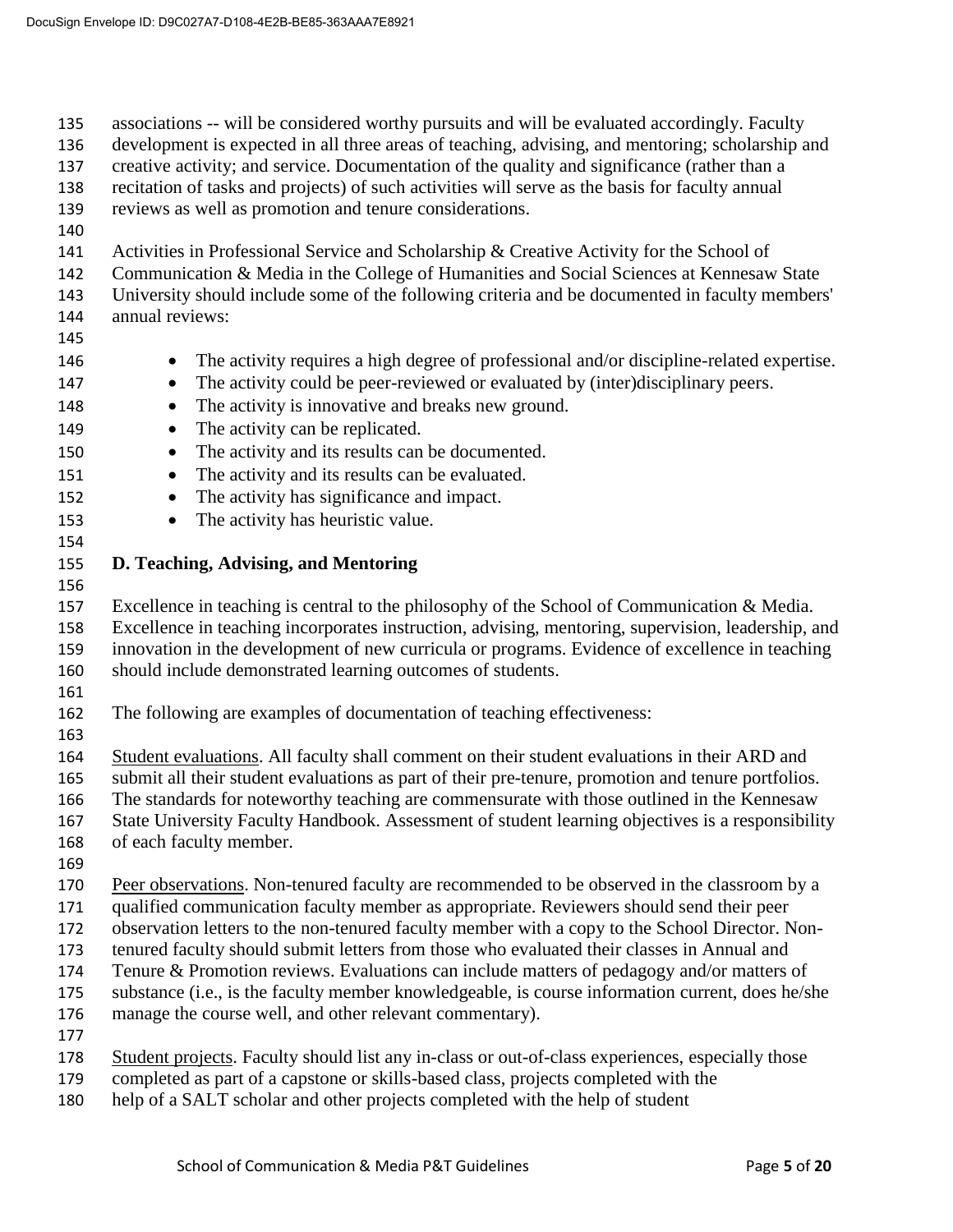researchers, as well as applied projects they directed during the year. Student awards and recognitions. Faculty should describe awards won by their students for work related to the faculty member's instruction, supervision, or mentoring. 186 Student papers and presentations. Faculty should describe research papers and creative projects that were publicly presented or disseminated by students; and/or student papers which were published or accepted for publication in collaboration with, or under, the faculty member's supervision. Evidence of effective mentoring. Faculty should indicate the approximate number of students they counseled, mentored or advised during the year, along with evidence of effective mentoring. Curricular development/new preparations. Faculty should describe all new courses they developed and/or taught for the first time during the year, including hybrid and/or online courses. They should also describe major changes and improvements they made in one or more of the courses they taught. Faculty should include any additional evidence, not specified above, of activities undertaken during the year to improve their teaching effectiveness (i.e., improved syllabi, assignments and activities, assessment measures, recruitment of guest speakers, incorporation of service-learning activities, etc.). Teaching graduate courses and/or an Honors Colloquium may also be considered in this category. In addition to these activities, feedback from students, alumni, community professionals, faculty teaching awards, including nominations, semifinalist, or finalist status for such awards, should be considered as evidence of effective teaching. **E. Scholarship & Creative Activity**  While scholarly activity describes an ongoing process of systematic inquiry, scholarship refers to the outcome or end product of such activity. Within the communication discipline, research and scholarship may encompass a wide range of activities and outcomes from quantitative research (such as survey design, content analysis, and experimental studies), qualitative analysis (such as rhetorical criticism), and/or creative endeavors (such as video/audio and multi-media work, public relations campaigns, training programs, news casts, graphic design and editing of a 219 publication, and website design). Scholarship & creative activity is usually discipline-specific. Long form journalism, publication in nationally recognized professional outlets or national media, and activities that support new models of sustainability in the communication profession are recognized as scholarship and creative activity. Because school faculty engage in both scholarship and creative activity, appropriate venues for research dissemination can be discipline-specific or interdisciplinary, in professional or trade

226 publications. The level of participation in scholarship  $\&$  creative activity required of a particular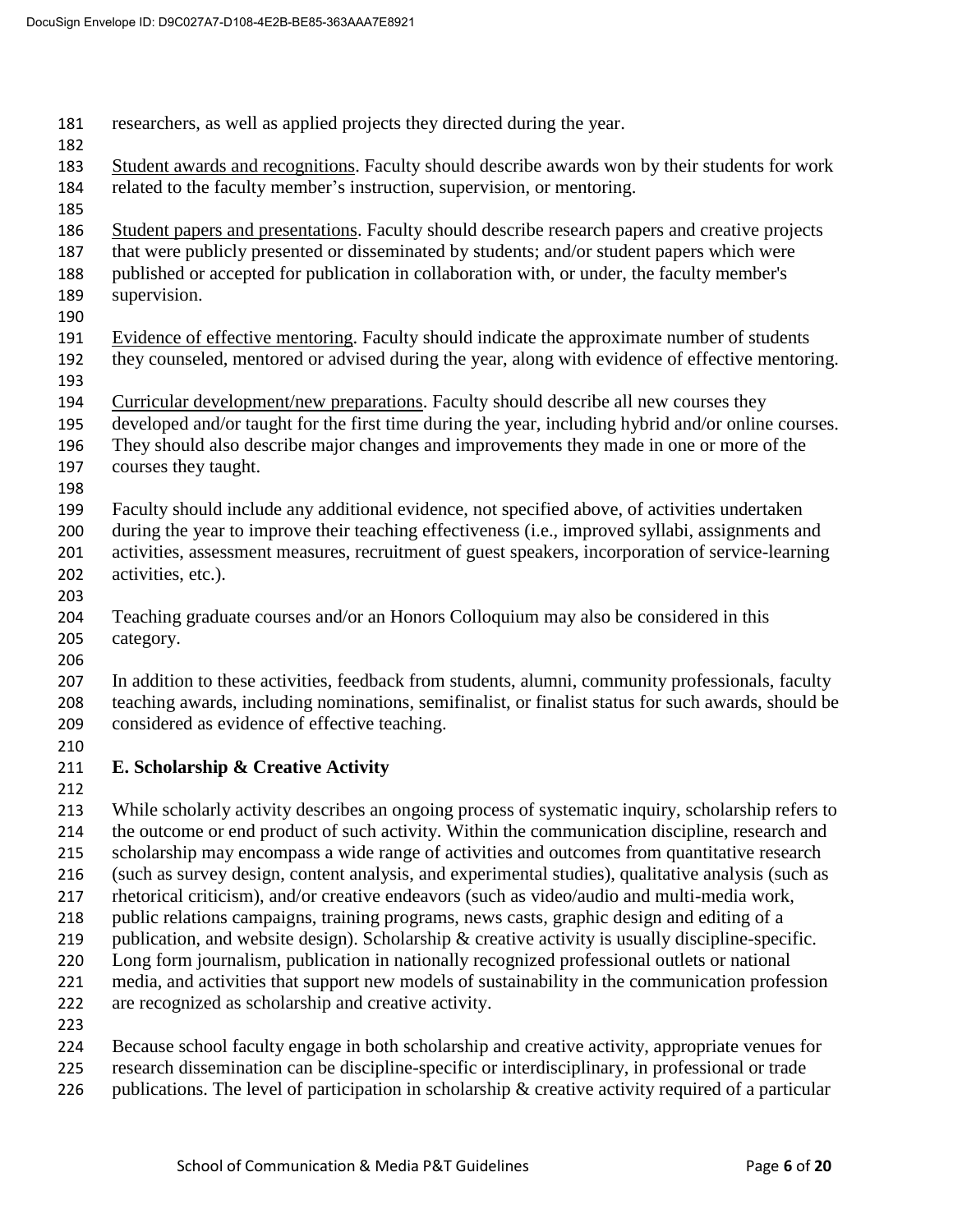faculty member will depend on the individual faculty member's position, rank, and stated annual goals. The following are examples of scholarship through which scholarship and creative activity may be disseminated: 1. Appropriately reviewed articles in academic online or offline journals. The faculty member is responsible for documenting quality of publication by providing such information as journal ranking, acceptance rate, article impact factor, number of citations, or other metrics for the significance of the journal. 237 2. Single- or co-authored books. The faculty member should provide evidence that the book manuscript underwent the peer-review process before publication, and address whether the book would be considered a scholarly or popular press publication. 3. Edited volumes. If the volume is co-edited, the faculty member should explain their individual contributions. The faculty member should also address the reputation of the publisher, and whether the book would be considered a scholarly or popular press publication. 4. Chapters published in books. The faculty member should specify whether the contribution was invited or appropriately reviewed. 5. Articles/chapters published in online or offline conference proceedings. The faculty member should specify whether the entries were appropriately reviewed for inclusion in the proceedings. 6. Books or ancillary instructional materials published, or evidence of progress on these publications. 7. Appropriately reviewed research presented at poster sessions at academic or professional meetings, conferences, or conventions. 8. Appropriately reviewed papers presented at academic or professional meetings, conferences, and conventions. 9. Grants or external fundraising received for the purpose of furthering scholarly and professional activities or investigations. Other elements of scholarly productivity that should be considered as part of the faculty member's overall research trajectory, but do not carry the same weight as peer-reviewed publications, are: 1. Book reviews published in professional or academic online or offline journals. 2. Invited articles published in professional online or offline journals. 3. Invited papers presented at academic or professional meetings, conferences, or conventions. Invited or appropriately reviewed panel presentations. 4. Other products of scholarly or creative activities, such as audio/video/digital productions or podcasts, that advance inquiry in the discipline or contribute to the body of knowledge of the communication discipline. Regularly published research-based blogs are also considered in this category. In addition to these scholarly activities and their tangible outcomes, awards or nominations for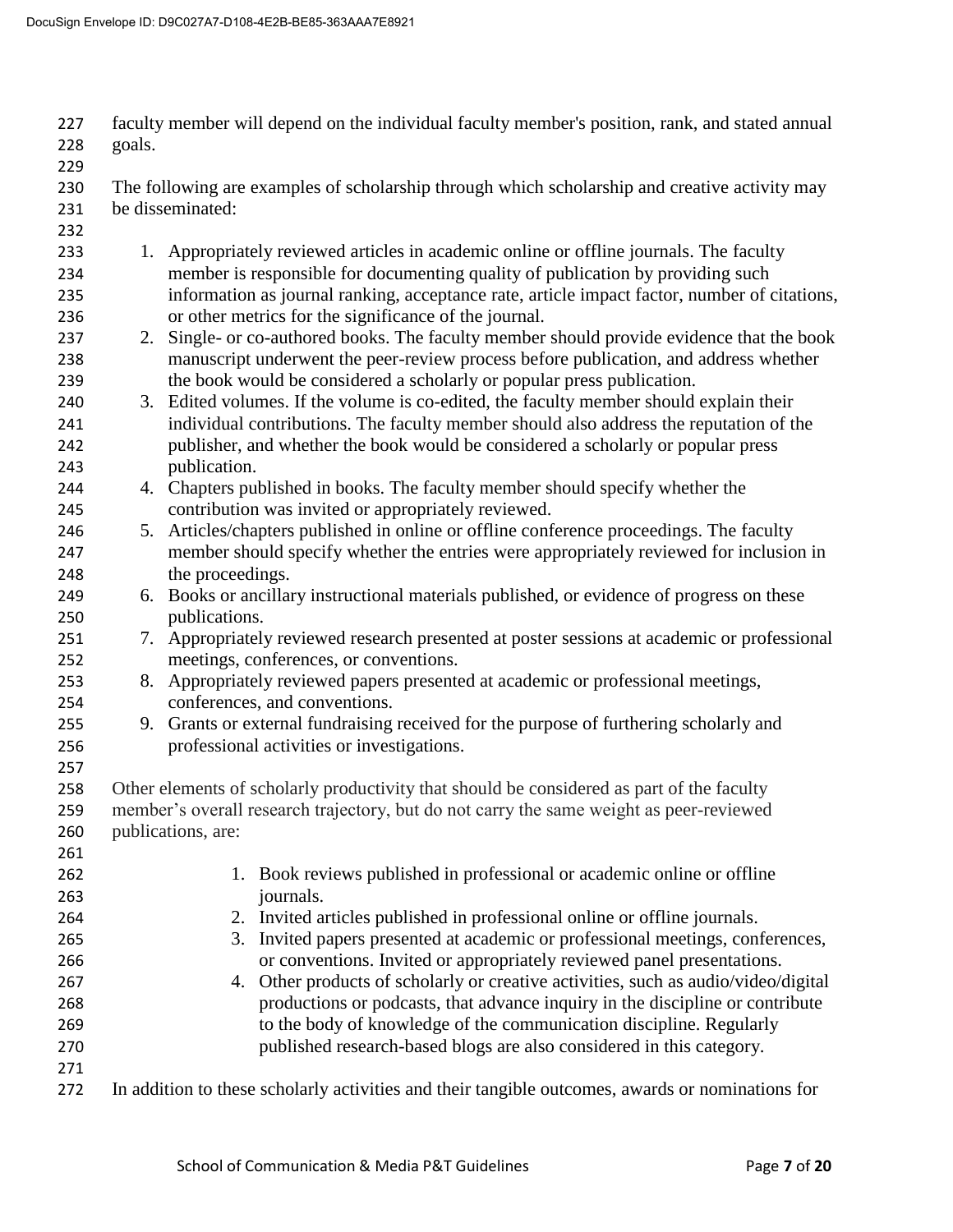awards received by a faculty member recognizing his or her scholarship will serve as evidence of

- performance in this area.
- 
- The School of Communication & Media encourages collaborative research projects and
- recognizes the importance of collaboration in the communication discipline. Faculty are
- encouraged to participate in collaborative works in the area of scholarship and creative activity.
- However, it is equally as important for faculty at the associate- and full-professor level to
- demonstrate individual expertise in their respective areas, ideally through sole- and/or first-
- authored publications. The responsibility for demonstrating the quality and significance of one's research agenda, as well as making a case for one's documented expertise in the field, belongs to
- the candidate petitioning for promotion to full professor or undergoing post-tenure review.
- 

## **F. Professional Service**

 Academic and professional service includes: 1) service to the institution on a school, college, and campus level; 2) service to one's discipline; and 3) service to the community, consistent with university guidelines.

 In accordance with the mission of Kennesaw State University, faculty are expected to play an active role in contributing their expertise, skills, and leadership to both internal and external groups. Just as with Scholarship & Creative Activity, the level of participation in Service will

- depend on the individual faculty member's position, rank, and stated annual goals.
- Appropriate examples of service activities include the following:
- 1. Serving as an officer in a local, national, or international academic or professional organization in the discipline.
- 2. Serving as an officer in any organization where input to the organization is based on the faculty member's discipline (i.e. serving as chair of a public relations committee for a non-profit organization).
- 3. Serving as program coordinator or in a similar leadership role at professional conferences or meetings.
- 4. Organizing symposia or conferences on, or being instrumental in the success of bringing academic/professional meetings to the Kennesaw State University campuses.
- 5. Chairing school committees or campus committees or serving in other internal leadership roles.
- 6. Serving as author or editor of major institutional reports.
- 7. Serving as faculty advisor to student organizations.
- 8. Serving on committees in the school, college, and university.
- 9. Offering continuing education or community education courses, seminars, or workshops, including workshops for school faculty.
- 10. Overseeing student service projects performed on behalf of campus or community organizations.
- 11. Serving as a respondent or roundtable facilitator at meetings, conferences, and conventions.
- 12. Serving as a reviewer of competitive research papers.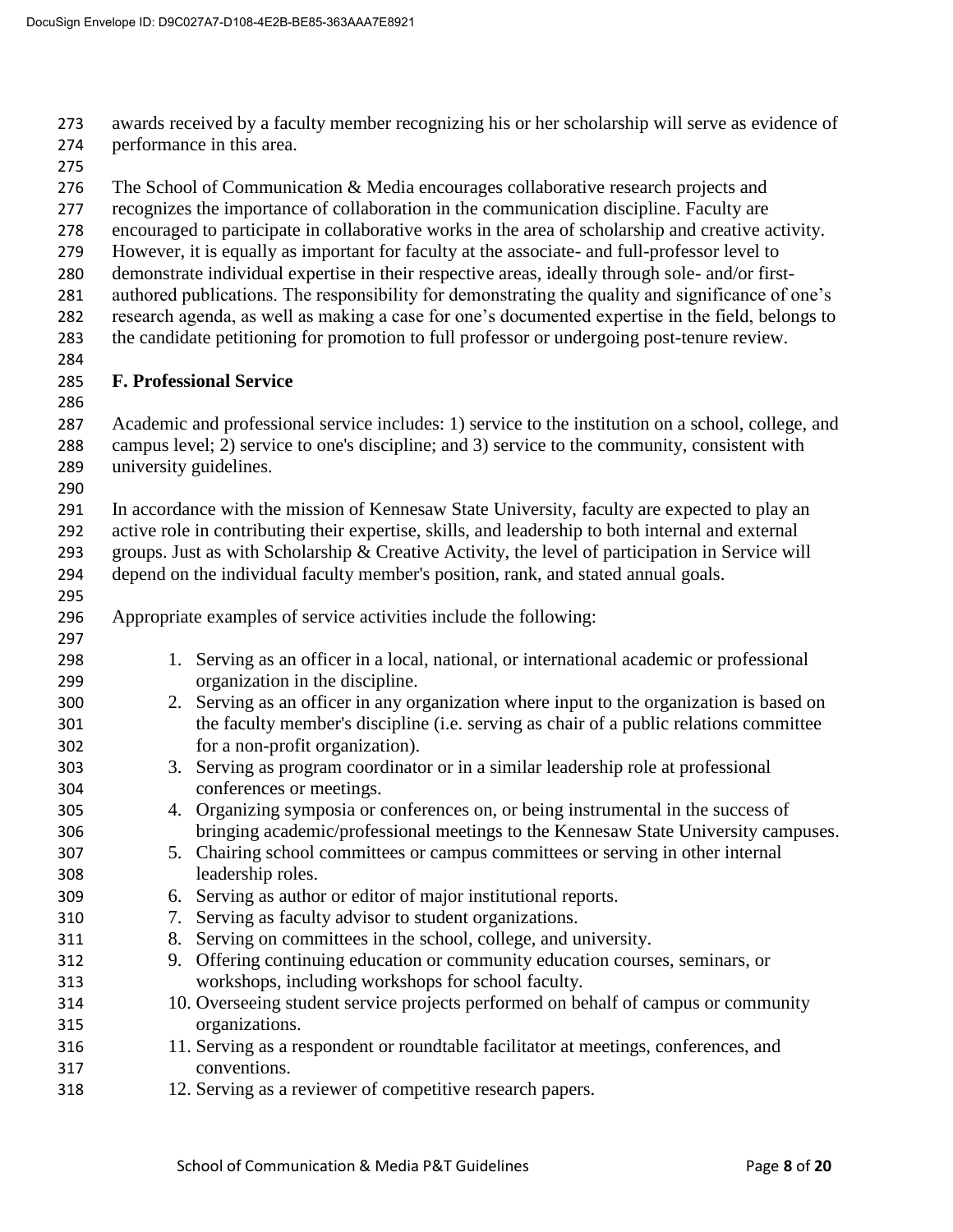#### 13. Serving as a manuscript reviewer for online or offline academic or professional publications. 14. Consulting with individuals or groups related to communication as it is defined by this school.

- 15. Serving as a content expert for media outlets.
- 16. Reviewing and critiquing of grant applications.
- 17. Serving as an editor of online or offline academic or professional publications.
- 
- In addition to these activities, awards or award nominations recognizing the faculty

member's service activities should be included as evidence of performance in the Service area.

# II. INTERPRETATION AND ADAPTATION BY RANK AND TENURE

# **A. Tenure-track Faculty with a Joint Appointment in Two or More Departments**

 Promotion and Tenure review of a tenure-track faculty with a joint appointment in two or more departments must adhere to the terms of the faculty Joint Appointment Agreement (JAA), which clearly delineates the composition of the P&T committee membership as well as any special consideration for what type of scholarship and creative activity is acceptable. Unless otherwise specified in the JAA, faculty with a joint appointment must follow the Home Department P&T Guidelines requirements for promotion and tenure.

#### **B. Tenure**

 Academic tenure is a privilege granted on the basis of professional promise and value within the structure and mission of the School of Communication & Media, the College of Humanities and Social Sciences, Kennesaw State University, and the University System of Georgia. Based on BOR policy (8.3.7), tenure requires an earned doctorate or its equivalent in training, ability, and/or experience. Neither the possession of the doctorate nor longevity of service is a guarantee of tenure.

 Recommendations regarding tenure are based on the merits of individuals, their academic achievements, and their potential for contributing to the success of the school and/or a particular

program or related program. Full-time, tenure track faculty members are eligible to be reviewed

for tenure in their fifth year and are required to be reviewed no later than their sixth year. Tenure

- will be granted to those faculty members who have demonstrated excellence in meeting the
- needs and expectations of the School of Communication & Media and the university during the
- probationary period. Criteria for tenure are based on general performance expectations as stated
- in the Faculty Handbook, in the College of Humanities and Social Sciences Promotion and Tenure Guidelines, on specific school performance guidelines as listed below, and on discipline-
- specific guidelines as listed in this document. Candidates will be judged according to their rank
- and position at the time of the review process. The procedure for promotion and tenure is
- outlined in the Faculty Handbook.
- 
- Specifically, tenure decisions are made in the context of institutional and school expectations,
- and, according to a faculty member's rank, experience, position, and program affiliation. In order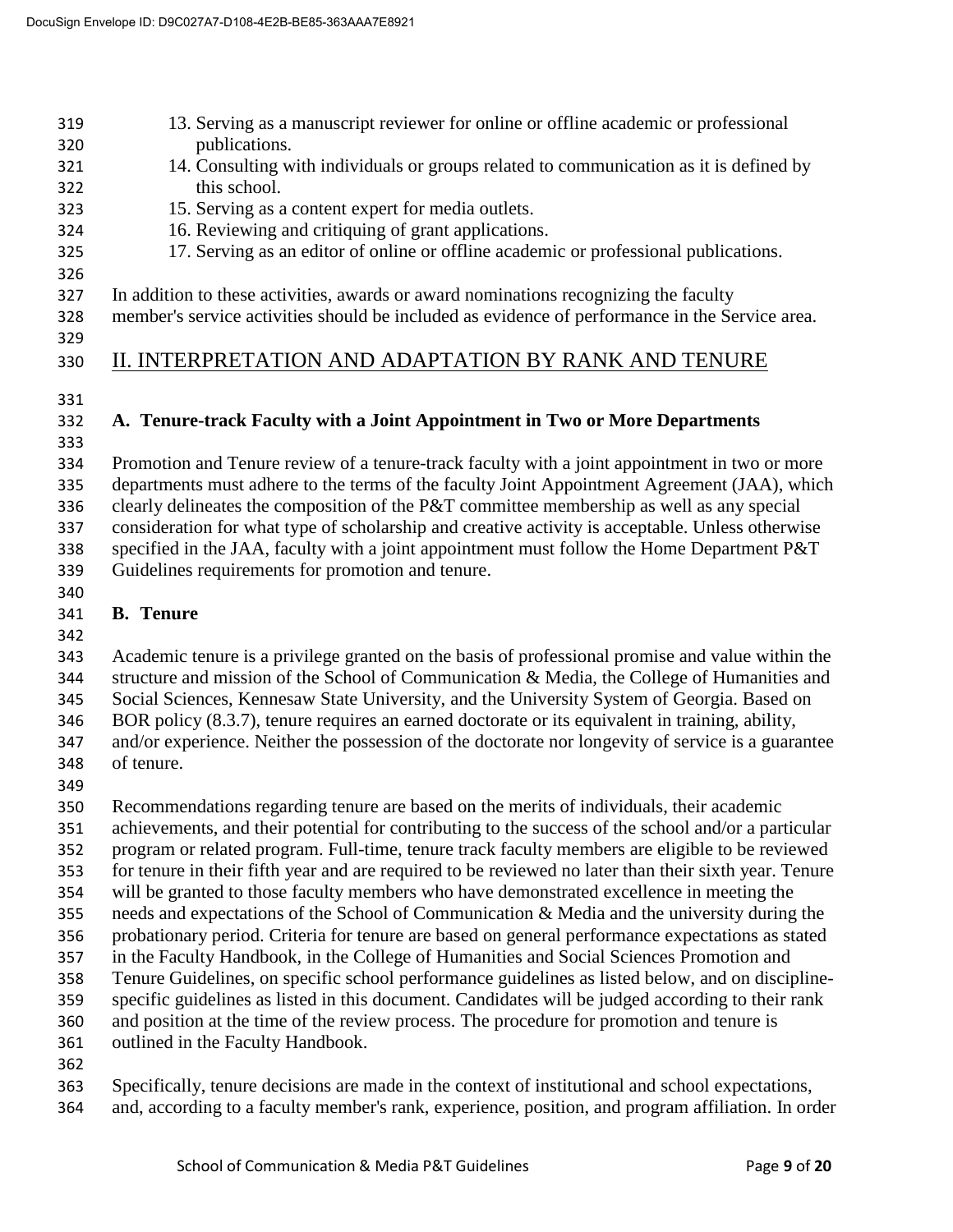to earn tenure, faculty members' performance must be noteworthy in at least two areas, of which teaching, advising, and mentoring must be one, and satisfactory in the third. Tenure-track faculty members who are not recommended for tenure will receive a terminal one-year contract.

## **C. Expectations for Assistant Professors**

- 
- C.1.Assistant Professor: Teaching, Advising, and Mentoring
- Highly effective teaching is a central priority in the school's mission. Effective teaching engages
- teachers, students, and others in learning (inside and outside the classroom) through group
- instruction, individual instruction, student supervision, mentoring, advising, counseling, and
- curricular or pedagogical innovation. Assistant professors are expected to establish a strong record of accomplishment of highly effective teaching, advising, and mentoring (students and
- peers) that reflects a solid foundation for continued effectiveness in these activities.
- 
- Faculty at this rank should establish rapport with students and colleagues; set appropriate time
- aside for advisement, school meetings, and updating materials for instruction; and begin self-
- assessment through the use of student evaluations, assessment of student learning
- outcomes, and other data.
- 

 The assistant professor is encouraged to ask a senior colleague to observe his or her teaching and to write a formal evaluation. This is one source of evidence of teaching effectiveness for documenting promotion and tenure.

Faculty should be able to document progression in teaching effectiveness through attendance and

- participation in professional development opportunities, teaching evaluations, and assessment of
- student learning outcomes. Faculty should be adept at the integration of new teaching techniques
- and pedagogical innovation. Faculty could be involved in discussion and interpretation of curriculum, at least at the school level.
- 
- 
- C.2. Assistant Professor: Scholarship & Creative Activity
- A highly productive record of accomplishment in scholarship is judged according to one's
- experience and rank. The assistant professor is not expected to perform at the same level as
- the experienced senior faculty with advanced rank. However, assistant professors are expected to
- establish strong records of accomplishment in scholarship that reflect solid foundations for
- continued productivity and further maturation in the advanced ranks. Acceptable publications
- may include: peer-reviewed journals, peer-reviewed book chapters, invited articles in
- professional publications, textbooks, and other forms of scholarly and creative activity as defined
- in this document. Print and online publications are acceptable. Assistant professors are
- encouraged to seek the guidance of the school director and mentors to assist them in gauging
- their scholarship and creative activity progress.
- 
- The Assistant Professor can use the annual review to document progress in his/her research.
- This allows the assistant professor to indicate at which stage(s) his/her research exists (data
- collection, conference presentation(s), or publication submission or acceptance).
-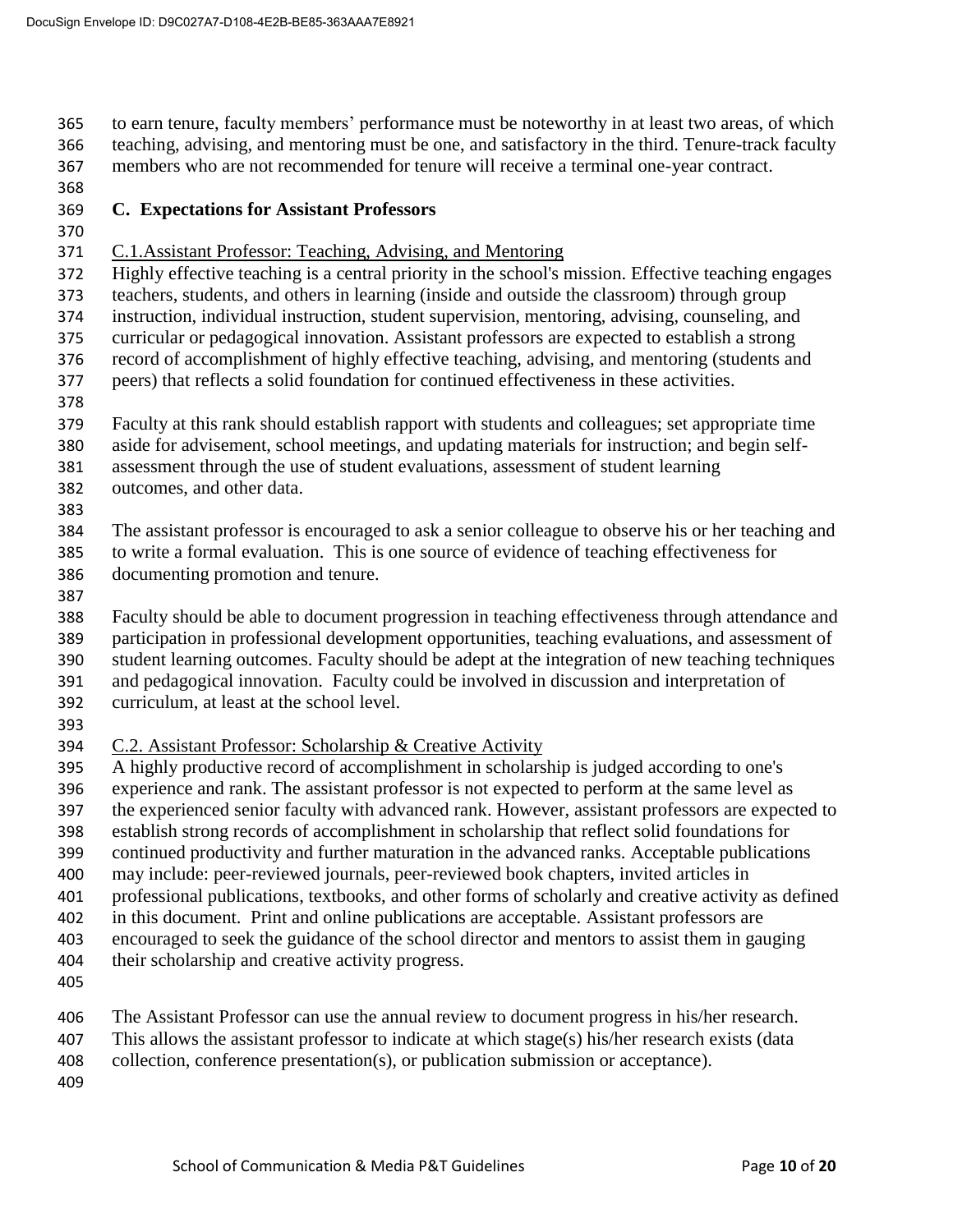By the time an Assistant Professor petitions for promotion to Associate Professor, the minimum

required output for satisfactory achievement in Scholarship and Creative Activity is the

equivalent of two peer-reviewed publications (e.g., journal articles, book chapters, significant

external grants). Additionally, candidates are expected to have a demonstrated record of

conference presentations at the local, state, or regional level.

By the time candidates petition for promotion to Associate Professor, the minimum required

output for noteworthy achievement in Scholarship and Creative Activity is the equivalent of

three peer-reviewed publications (e.g., journal articles, book chapters, significant external

grants). Additionally, candidates are expected to have a demonstrated record of conference

- presentations at the national or international level.
- 

 Other scholarly work or creative activity will be taken into consideration in evaluating one's performance in this area.

- 
- C.3. Assistant Professor: Service

In addition to establishing their effectiveness in teaching and scholarship, all faculty are expected

to fulfill basic obligations in service. The assistant professor is not expected to perform at the

same level as the experienced senior faculty with advance rank. However, assistant professors

are expected to establish records of accomplishment in service that reflect solid foundations for

 continued productivity and further maturation in the advanced ranks. Productivity in professional service should be demonstrated by evidence of significance and impact of the service, not just a

- list of committees and responsibilities.
- 

 Assistant Professors are highly encouraged to volunteer for school and college committees in order to be an active part of decision-making and governance. As a faculty member progresses toward promotion and tenure, it is recommended that assistant professors serve the equivalent of two or three standing or ad-hoc committees per year at the school, college or university levels, in consultation with the School Director. The faculty member should avoid any overextensions of service duties while still contributing to service needs of the school.

In addition to formal university-based service, assistant professors should seek out service

opportunities within community and professional organizations and agencies. Service at this

stage should involve leadership roles or evidence of significance and impact through other kinds

- of leadership, including leadership in discipline-specific or professional activities and
- organizations.
- 

 The Assistant Professor should provide documentation of their service including emails, minutes, and thank-you notes.

## **D. Expectations for Associate Professors**

The rank of associate professor is awarded to an experienced faculty member who has

established a solid foundation for continued success in the academy but who may be at an early

- stage of academic career development. The specialty areas, expertise, and professional identities
- of Associate Professors should become more advanced, more clearly defined, and more widely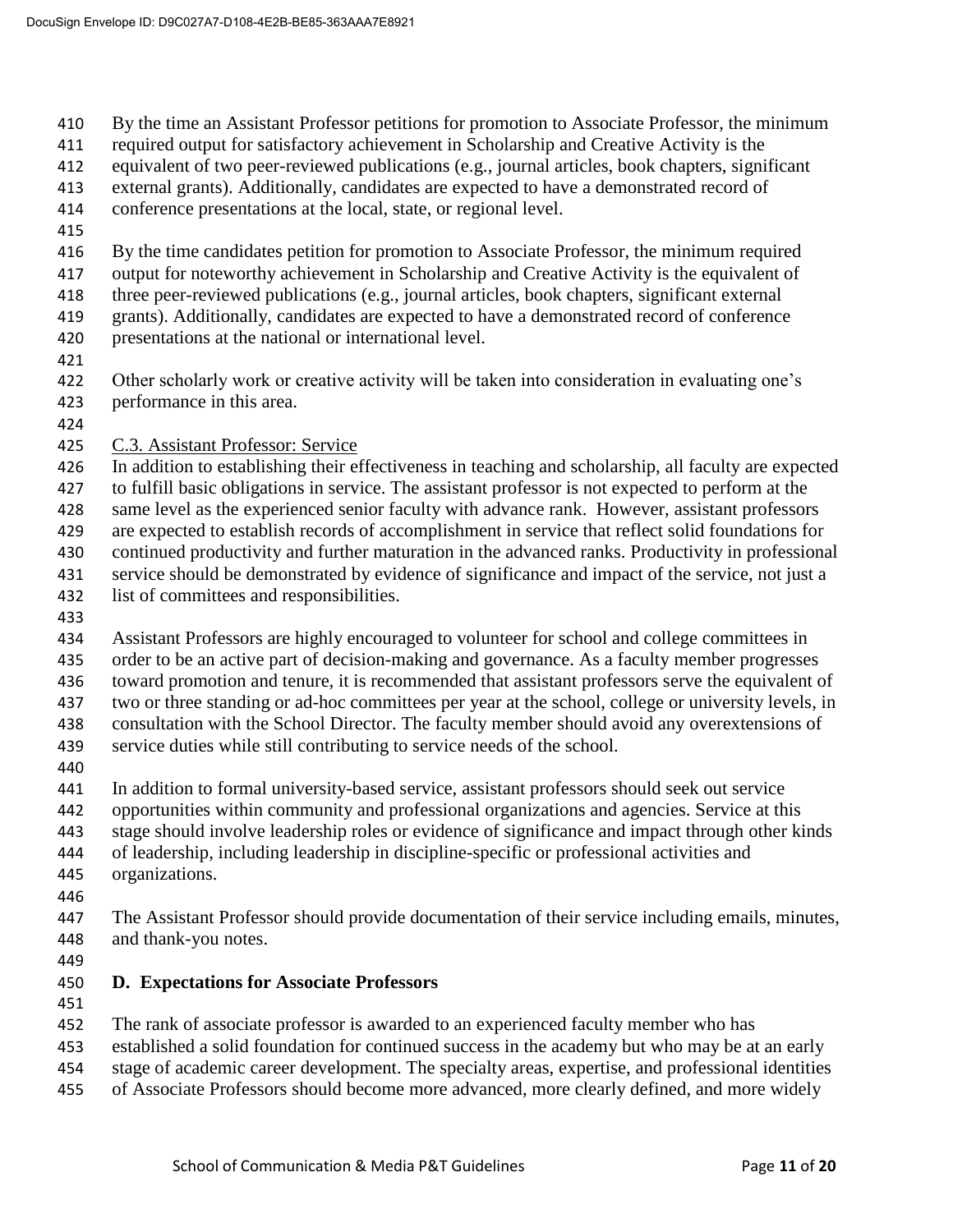- recognized as their academic careers progress. Furthermore, the associate professor is expected
- to assume leadership roles within the school in mentoring other faculty in teaching, scholarship, and/or service.
- 
- D.1. Associate Professor: Teaching, Advising, & Mentoring
- As an experienced member of the faculty, the associate professor typically models instructional
- leadership and undertakes educational initiatives. Examples of such leadership and initiative
- include the development of new courses and programs; course and program review, evaluation,
- and restructuring; establishing new pedagogical strategies; mentoring of peers;
- internationalizing the curriculum; adapting instructional technology for the enhancement of
- teaching and learning; promoting applied learning; establishing internship opportunities for
- students on and off the campus; and advancing service-learning. The School of Communication
- 468 & Media expects commitment to teaching beyond the minimal levels of assistant professor.
- 
- Faculty should take part in program evaluation and updating instructional programs, courses, and
- other materials is expected.
- 
- Faculty may also share their expertise with others in the field through guest lecturing, team
- teaching, and development of programs and curriculum. Faculty may promote the teaching
- effectiveness of junior colleagues through conducting workshops and seminars.
- 
- 477 D.2. Associate Professor: Scholarship & Creative Activity
- 478 When an associate professor elects to focus on Scholarship & Creative Activity, in addition to
- teaching, the faculty member is expected to turn the early scholarship and creative achievements
- realized as an assistant professor into one or more areas of research to advance the body of
- knowledge through discipline-specific inquiry. As specialized expertise evolves, the faculty
- member's strong contributions, leadership roles, and initiatives in the area of scholarship are
- expected to increase within and beyond the campus.
- 
- Faculty should continue to be involved in research efforts and submit articles for publication in appropriately reviewed publications. Mentoring and/or peer reviewing of research efforts should
- become a more frequent activity. Regular participation in basic or applied research conducted in
- any of the categories of the Boyer model is expected. Faculty members are expected to make
- regular presentations of scholarly findings to audiences within their discipline outside the
- university.
- 
- Faculty should be able to document the significance and impact of their research efforts on the
- discipline and/or subfields of the discipline. Faculty should be regularly involved in the
- dissemination of findings from research and the development of scholarship through mentoring
- and presentations. Faculty may be involved in seeking and/or administering grants related to
- their professional expertise. The annual reviews, in consultation with the School Director, will
- provide proper benchmarks for scholarship and creative activity.
- 
- By the time candidates petition for promotion to Full Professor, the minimum required output for **satisfactory achievement** in Scholarship and Creative Activity is the equivalent of three peer-
- reviewed publications (e.g., journal articles, book chapters, significant external grants) since the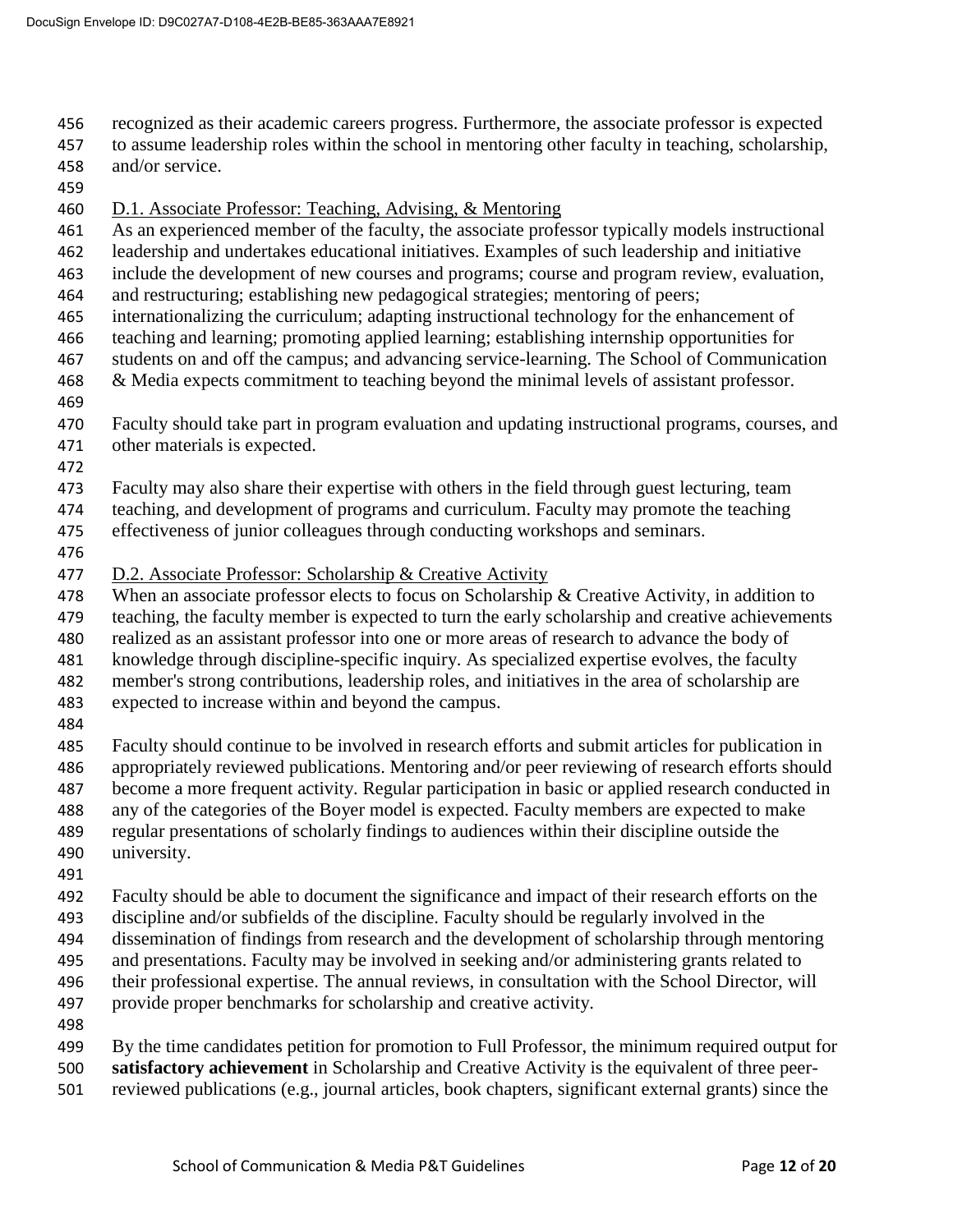last promotion. Additionally, candidates are expected to have a demonstrated record of

- conference presentations at the local, state, regional, national, or international level.
- 

 By the time candidates petition for promotion to Full Professor, the minimum required output for **noteworthy achievement** in Scholarship and Creative Activity is the equivalent of four peer- reviewed publications (e.g., journal articles, book chapters, significant external grants) since the last promotion.

At this stage, a faculty member's Scholarship & Creative Activity should be internationally

and/or nationally recognized by colleagues as contributing to the body of knowledge in their

discipline. Scholarly presentation, publication of scholarly research, and review of the work of

others are evidence that faculty members are recognized as scholars, and the significance and

 impact of this work should be documented. Faculty should use their scholarship to enrich their teaching, and they may direct student research projects. Faculty contributions at this level should

- be recognized by peers and colleagues in the discipline who are not members of Kennesaw State
- University.
- 
- Other scholarly work will be taken into consideration in evaluating one's performance in this area.
- 
- D.3. Associate Professor: Service
- When service is emphasized, the School expects the faculty member's record of service

contributions that began while an assistant professor to expand in breadth and depth. Service

- should have documented significance and impact at the college or university level, or
- professional service. Highly productive, professional service for an associate professor may be
- documented by a strong record as a contributing member, coordinator, leader, and initiator on
- campus committees; in campus or community initiatives, administrative positions, professional associations; etc.
- Major service contributions can occur at any level of the university as well as beyond the
- institution.
- Faculty service is expected at the school and campus level, in addition to contributions to
- professional associations or community service. Faculty effectiveness can also be enhanced
- through mentoring of junior faculty.
- 
- At this stage, faculty should be noted by others for their service contributions. They should hold leadership positions within service organizations and should document the significance and
- impact of these roles that reach beyond the Kennesaw State University community.
- The Associate Professor should provide documentation of their service including emails,
- minutes, and thank you notes.

# **E. Expectations for Professors**

- 
- For promotion to the rank of professor, it is necessary that the individual be a superior teacher.
- The faculty member must also be an established and recognized scholar and contributor to
- professional service. Full professors tend to be invited more than non-tenured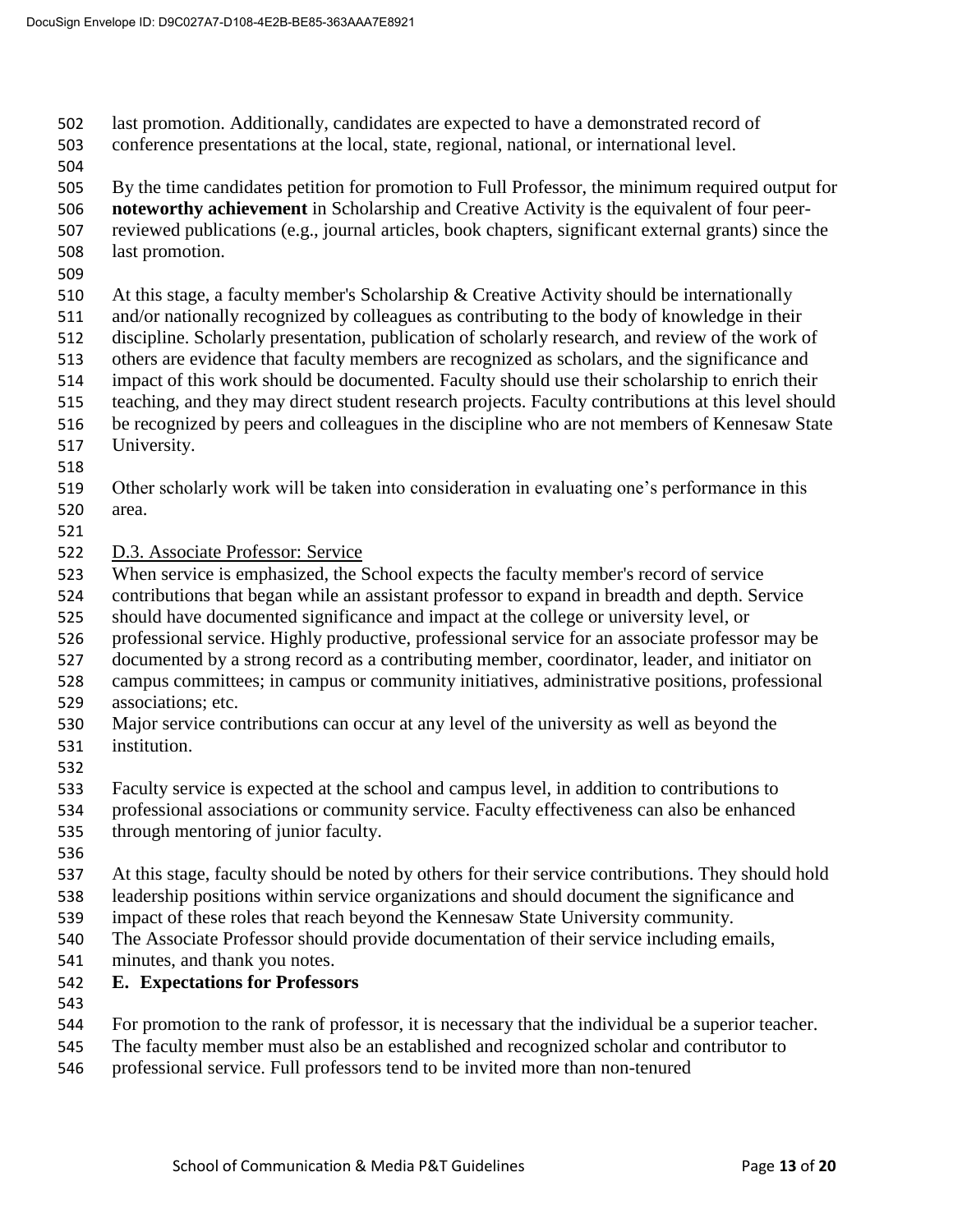faculty to assume leadership roles in major administrative positions, committees, initiatives, or

- professional associations. A professor is typically characterized as a leader, mentor, scholar,
- expert, or distinguished colleague. Furthermore, professors are expected to assume a leadership
- role in Scholarship & Creative Activity or Professional Service or both at the level associated
- with the individual's faculty workload model beyond that of associate professor.
- 
- E.1. Professor: Teaching, Advising, & Mentoring
- Full professors are expected to be highly effective and highly accomplished in teaching,
- supervision, and mentoring. They should experiment with, revise, update, and improve their
- techniques for working with students and others, including junior faculty, as effective facilitators
- of learning. Highly effective professors should continue to make strong contributions and take leadership roles in curricular and instructional development, evaluation, or reform. The school expects commitment and activity related to teaching beyond the levels expected of the associate
- professor.
- 
- E.2. Professor: Scholarship & Creative Activity: Highly productive contributions in the area of
- discipline-related Scholarship & Creative Activity for a full professor are characterized by a
- level of achievement that is more accomplished and more broadly recognized within and beyond
- the university than is typical of the associate professor. These highly accomplished achievements
- often merit regional, national, or international attention and recognition. Scholarship
- achievements which demonstrate significance and impact globally, nationally, statewide or in the
- greater metropolitan Atlanta area may also achieve this general expectation. The school expects
- commitment to Scholarship & Creative Activity beyond the levels expected of the associate professor. At all ranks, publication in peer-reviewed journals is expected. The annual reviews, in
- consultation with the chair, will provide proper benchmarks for scholarship and creative activity.
- 
- E.3. Professor: Service: The full professor is expected to have a well-established service record
- that reflects a recognizable pattern of growth and development in the breadth, depth,
- significance, and impact of professional service contributions. A strong service record for the full
- professor should contain highly accomplished achievements as a contributor, coordinator, leader,
- initiator, or mentor in groups such as major committees or task forces; campus or community
- organizations; special projects and initiatives; administrative positions; state, regional, national,
- or international organizations; professional associations; and the like. The school expects
- commitment to service beyond the levels expected of the associate professor. The annual
- reviews, in consultation with the chair, will provide proper benchmarks for service expectations.
- **F. Post-Tenure Review**
- 
- Post-tenure review of performance occurs after every five years, submitted in the beginning of the sixth year, to validate the fulfillment of the performance expectations appropriate to the faculty member's rank as noted above. The success of a program, school, department, college, or university depends on effective collaboration and teamwork, as well as the contributions and productivity of its individual members. The faculty handbook provides guidelines for submissions.
- 

# **G. Non Tenure-Track Faculty: Expectations for Lecturers and Senior Lecturers**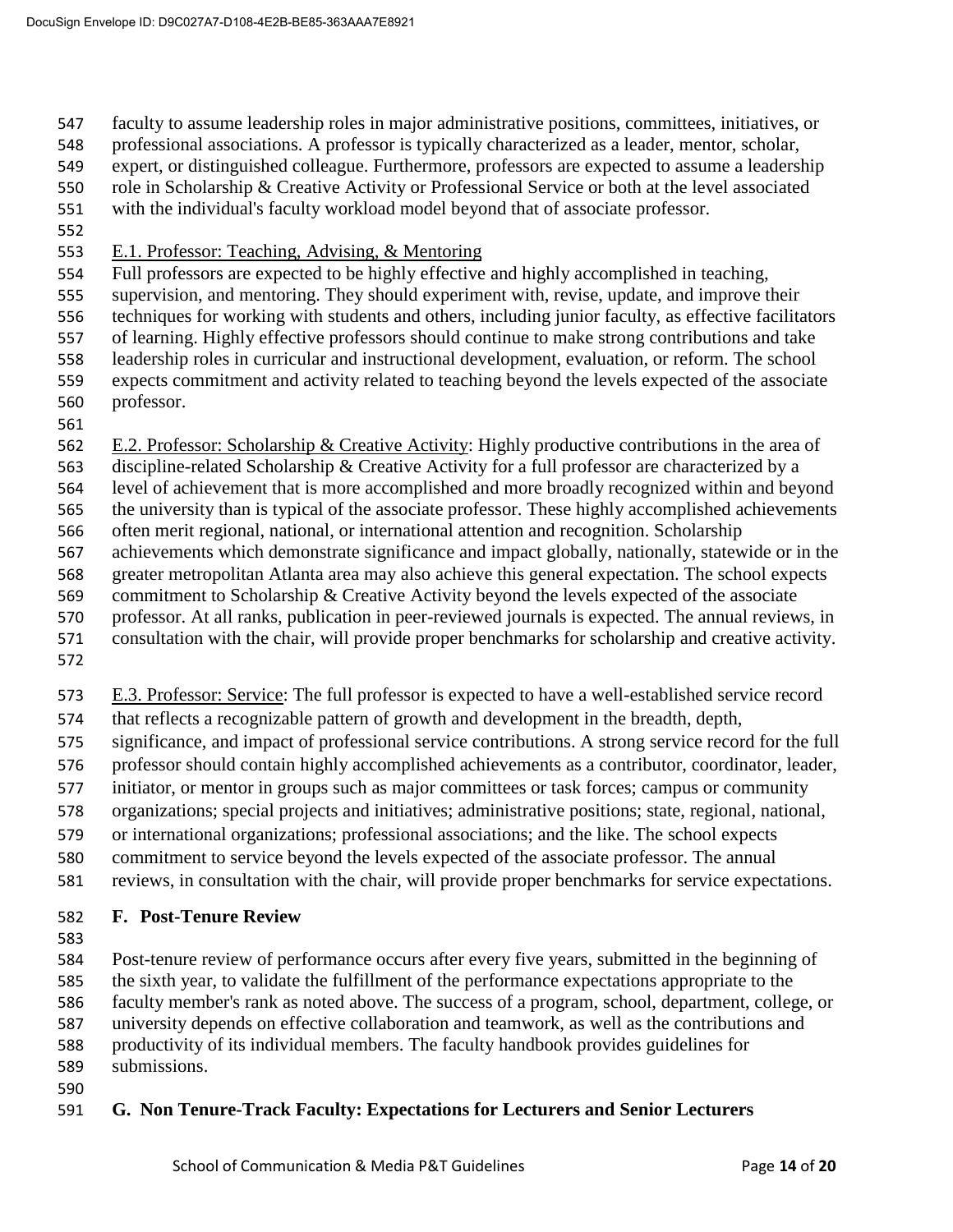| 592 |           |                                                                                                       |
|-----|-----------|-------------------------------------------------------------------------------------------------------|
| 593 |           | Some faculty members in the School of Communication and Media hold the rank of lecturer.              |
| 594 |           | Lecturers in the school may or may not hold a terminal degree. All lecturers and senior lecturers     |
| 595 |           | are reviewed annually for contract renewal, as faculty members in these positions are not eligible    |
| 596 |           | for tenure and are not intended to become so. Lecturers have as their primary area of                 |
| 597 |           | responsibility teaching, and therefore are expected to be highly effective in this area. Because of   |
| 598 |           | this, lecturers and senior lecturers are expected to demonstrate highly effective teaching ability in |
| 599 |           | order to qualify for reappointment at KSU. Lecturers should feel free to include any relevant         |
| 600 |           | scholarship and creative activity as part of their annual review and promotion documents. In rare     |
| 601 |           | cases, the responsibilities assigned to a lecturer or senior lecturer may be individualized and       |
| 602 |           | differ from the typical lecturer and senior lecturer teaching load as described in the Faculty        |
| 603 |           | Handbook. In such cases, the responsibilities must be delineated in the FPA. The annual reviews,      |
| 604 |           | in consultation with the school director, will provide proper benchmarks for performance.             |
| 605 |           |                                                                                                       |
| 606 |           | The following are examples of documentation of teaching effectiveness:                                |
| 607 |           |                                                                                                       |
| 608 | $\bullet$ | Student evaluations. Lecturers and senior lecturers shall submit a complete set of student            |
| 609 |           | evaluations. The number of classes to be evaluated each year and the standards for                    |
| 610 |           | notable teaching are commensurate with those outlined in KSU and CHSS guidelines.                     |
| 611 |           |                                                                                                       |
| 612 | $\bullet$ | Peer evaluations. Lecturers and senior lecturers are recommended to be observed in the                |
| 613 |           | classroom by qualified faculty as appropriate. Reviewers should send their peer                       |
| 614 |           | evaluation letters to the faculty member with a copy to the School Director. Lecturers and            |
| 615 |           | senior lecturers should submit letters from those who evaluated their classes in Annual               |
| 616 |           | and Promotion reviews. Evaluations can include matters of pedagogy and/or matters of                  |
| 617 |           | substance (i.e., is the faculty member knowledgeable, is course information current, does             |
| 618 |           | he/she manage the course well, etc.).                                                                 |
| 619 |           |                                                                                                       |
| 620 | $\bullet$ | Student projects. Lecturers and senior lecturers should list any field experiences, capstone          |
| 621 |           | courses, directed studies, scholarly presentations, and exhibits. Student projects                    |
| 622 |           | completed with the help of student researchers as well as applied projects directed during            |
| 623 |           | the year should also be included.                                                                     |
| 624 |           |                                                                                                       |
| 625 |           | Student awards and recognitions. Lecturers and senior lecturers should describe awards                |
| 626 |           | won by their students for work related to the faculty member's instruction, advising, or              |
| 627 |           | mentoring.                                                                                            |
| 628 |           |                                                                                                       |
| 629 | $\bullet$ | Student papers and presentations. Lecturers and senior lecturers may describe research                |
| 630 |           | papers and creative projects that were publicly presented or disseminated by students;                |
| 631 |           | and/or student papers which were published or accepted for publication in collaboration               |
| 632 |           | with, or under, the faculty member's supervision.                                                     |
| 633 |           |                                                                                                       |
| 634 | $\bullet$ | Curricular development/new preparations. Lecturers and senior lecturers should describe               |
| 635 |           | all new courses they developed and/or taught for the first time during the year including             |
| 636 |           | hybrid and/or online courses. They should also describe major changes and                             |
| 637 |           | improvements they made in one or more of the courses they taught.                                     |
|     |           |                                                                                                       |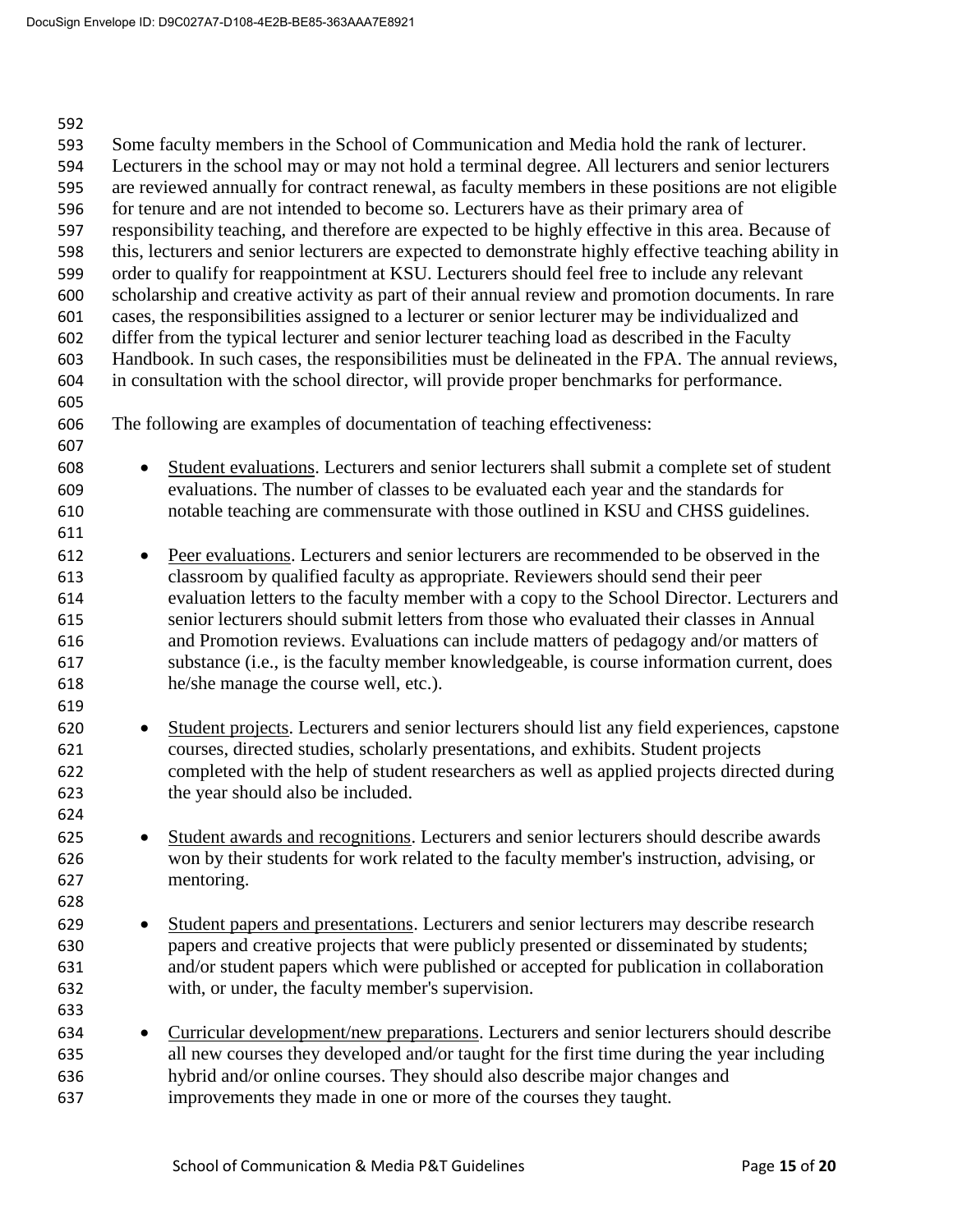| 638 |                                                                                                     |
|-----|-----------------------------------------------------------------------------------------------------|
| 639 | Lecturers and senior lecturers should include any additional evidence, not specified above, of      |
| 640 | activities undertaken during the year to improve their teaching effectiveness (i.e., improved       |
| 641 | syllabi, assignments and activities, assessment measures, recruitment of guest speakers,            |
| 642 | incorporation of service-learning activities, etc.)                                                 |
| 643 |                                                                                                     |
| 644 | Teaching graduate courses and/or an Honors Colloquium may also be considered in this                |
| 645 | category.                                                                                           |
| 646 |                                                                                                     |
| 647 | In addition to these activities, faculty teaching awards including nominations, semifinalist, or    |
|     |                                                                                                     |
| 648 | finalist status for such awards, should be considered as evidence of effective teaching.            |
| 649 |                                                                                                     |
| 650 | Based on BOR policy (8.3.4.3), "full time lecturers and senior lecturers are appointed by           |
| 651 | institutions on a year-to-year basis." BOR policy clearly states the criteria and procedures for    |
| 652 | reappointment and non-reappointment. The criteria for promotion to senior lecturer are evidence     |
| 653 | of highly effective teaching ability inside and/or outside of the classroom environment, and value  |
| 654 | to the university in the area of teaching and student learning.                                     |
| 655 |                                                                                                     |
| 656 | Lecturers' and senior lecturers' effectiveness will be assessed during the annual review process    |
| 657 | with the School Director.                                                                           |
| 658 |                                                                                                     |
| 659 | Duties of the lecturer are determined in consultation with the School Director and the Dean         |
|     |                                                                                                     |
| 660 | within the parameters prescribed by the CHSS Guidelines and the KSU Faculty Handbook.               |
| 661 | Evaluation of lecturers' performance will primarily focus on their effectiveness in teaching inside |
| 662 | or outside (on-line) of the classroom environment and on their value to the university in the areas |
| 663 | of teaching and student learning.                                                                   |
| 664 |                                                                                                     |
| 665 | In the School of Communication $\&$ Media, lecturers and senior lecturers may perform duties        |
| 666 | with appropriate teaching load adjustments. Some of these duties include, but are not limited to:   |
| 667 | Serving as a coordinator of courses with eight or more sections                                     |
| 668 | Serving as a manager of digital media spaces                                                        |
| 669 | Serving as a course coordinator or internship manager                                               |
|     |                                                                                                     |
| 670 |                                                                                                     |
| 671 | Lecturers and senior lecturers are expected to establish an effective teaching philosophy and       |
| 672 | teaching practices that are consistent with the instructional needs of the school.                  |
| 673 | Lecturers and senior lecturers are expected to maintain the up-to-date knowledge, skills, and       |
|     |                                                                                                     |
| 674 | credentials needed to fulfill assigned responsibilities at KSU and are expected to incorporate      |
| 675 | these into instructional activities. Lecturers and senior lecturers are not expected to engage in   |
| 676 | research and creative activities; however, if they do so they can report these activities in their  |
| 677 | ARD or promotion portfolio. Lecturers and senior lecturers are expected to dedicated 10% of         |
| 678 | their workload to service, primarily supporting the teaching mission of the school. Lecturers and   |
| 679 | senior lecturers who undertake major service responsibilities may have their teaching load          |
| 680 | adjusted. It is expected that lecturers and senior lecturers meet all scheduled classes, maintain   |
| 681 | regular office hours, document student learning and provide feedback to students on their           |
| 682 | progress, mentor students, document their instructional effectiveness through course evaluations,   |
| 683 | and set appropriate goals for instructional improvement.                                            |
|     |                                                                                                     |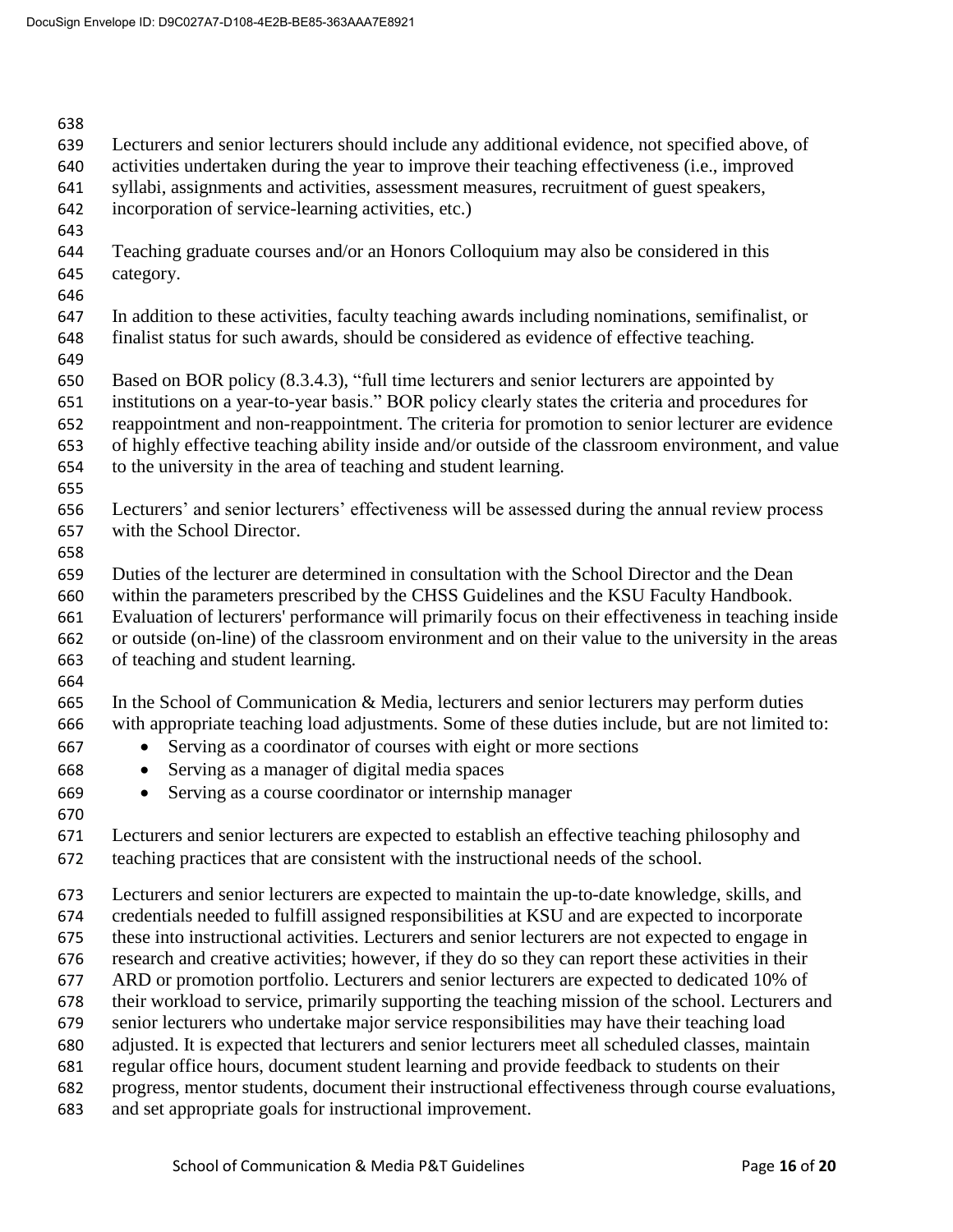| 684 |                                                                                                       |
|-----|-------------------------------------------------------------------------------------------------------|
| 685 | Lecturers - Teaching, Advising, and Mentoring                                                         |
| 686 | Highly effective teaching is a central priority of the school's mission. Effective teaching engages   |
| 687 | teachers, students, and others in learning (inside and outside of the classroom) through group        |
| 688 | instruction, individual instruction, student supervision, and other activities.                       |
| 689 |                                                                                                       |
| 690 | New lecturers should meet school needs quickly, with an understanding of how their particular         |
| 691 | areas of expertise fit into the school curriculum. Faculty at this rank should establish rapport with |
| 692 | students and colleagues; attend school meetings; update materials for instruction; and begin self-    |
| 693 | assessment through the use of student evaluations, assessment of student learning outcomes, and       |
| 694 | other data. At this point in their careers, lecturers are expected to teach multiple sections of one  |
| 695 | (or perhaps two) different courses.                                                                   |
| 696 |                                                                                                       |
| 697 | The new lecturer will engage in formative self and peer assessments of teaching. More                 |
| 698 | specifically, the individual will ask the questions "What works?" and "How can I improve on my        |
| 699 | teaching?" The answers should be addressed through discussions with the School Director and           |
|     | teaching colleagues. The faculty member must show a willingness to consider and possibly              |
| 700 |                                                                                                       |
| 701 | integrate innovative pedagogies into the teaching and learning process.                               |
| 702 |                                                                                                       |
| 703 | Lecturer Ready for Promotion to Senior Lecturer: Faculty at this stage should be able to              |
| 704 | document progression in teaching effectiveness through attendance and participation in                |
| 705 | professional development opportunities, teaching evaluations, and assessment of student learning      |
| 706 | outcomes. Faculty should become more adept at the integration of new teaching techniques and          |
| 707 | pedagogical innovation. Faculty should demonstrate effectiveness in teaching assigned courses.        |
| 708 |                                                                                                       |
| 709 | Lecturers and Senior Lecturers: Scholarship and Creative Activity                                     |
| 710 | Due to the heavier teaching load, lecturers and senior lecturers are not required to engage in        |
| 711 | scholarship and creative activity.                                                                    |
| 712 |                                                                                                       |
| 713 | <b>Lecturers and Senior Lecturers: Service and Professional Activity</b>                              |
| 714 | In addition to establishing effectiveness in teaching, lecturers and senior lecturers are expected to |
| 715 | maintain a record of appropriate service, including attending school faculty meetings. However,       |
| 716 | some lecturers, such as those who coordinate courses, may be involved outside the school in           |
| 717 | appropriate committee work. In such cases, teaching loads may be adjusted accordingly.                |
| 718 | Documentation of service activities should include quality of the service activities as well as the   |
| 719 | number of activities performed. Not all service assignments are equal in terms of time                |
| 720 | requirements and significance of contribution. Therefore, lecturers' heavier teaching loads should    |
| 721 | be considered when making service assignments.                                                        |
| 722 |                                                                                                       |
| 723 |                                                                                                       |
| 724 | H. Expectations for Non-Tenure-Track Faculty: Clinical Faculty                                        |
| 725 | For clinical faculty performance expectations, review process, and promotion process, see             |
| 726 | Faculty Handbook, section 3.6.B. For portfolio guidelines and content, see section 3.7. The           |
| 727 | timeline for Clinical faculty undergoing a promotion review will be identical to the timeline         |
| 730 | etablished for tenure treat feaulty. Clinical Equality who decime to be reviewed for reconstion in    |

 established for tenure-track faculty. Clinical Faculty who desire to be reviewed for promotion in rank must inform their school director or department chair during the spring semester prior to the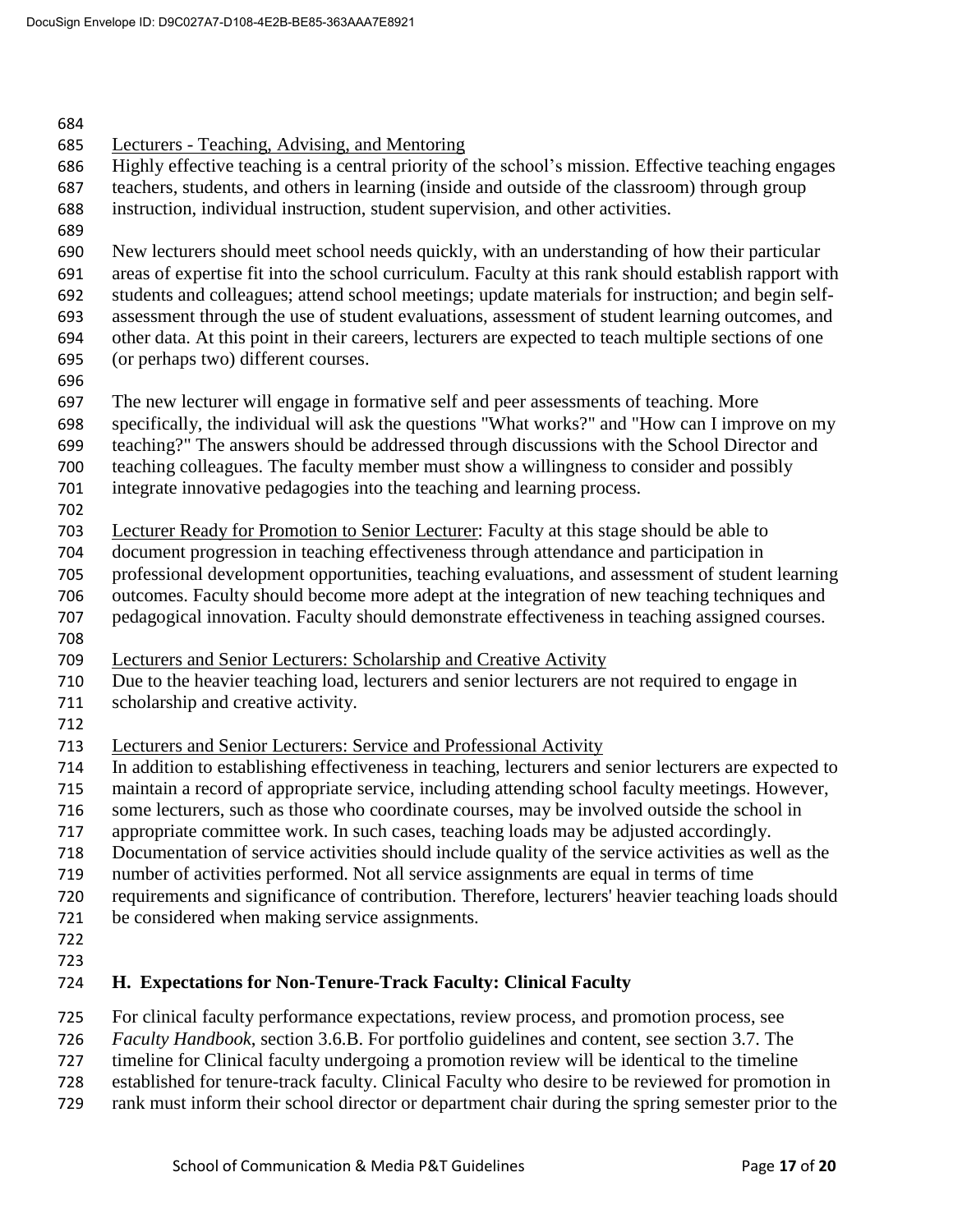- review. School P&T guidelines will provide general performance expectations for clinical
- faculty. It is incumbent upon clinical faculty to work closely with their school director to clearly
- articulate their responsibilities and performance expectations in their FPA/ARDs.
- 
- Section 3.7 of the KSU faculty handbook recognizes educators-practitioners who have a
- background in their disciplinary area and who practice the discipline in the work setting. The
- following clinical ranks are recognized at KSU: Clinical Assistant Professor, Clinical Associate
- Professor, and Clinical Professor. The clinical faculty position is non-tenure track, and the holder
- is not eligible for tenure or probationary credit toward tenure. According to Board of Regents policy [\(8.6.3\)](http://www.usg.edu/policymanual/section8/policy/C245/#p8.3.6_criteria_for_promotion), "promotion to the rank of professor requires the earned doctorate or its equivalent
- in training, ability, and/or experience" Section 3.7 describes the workload expectations for
- clinical faculty.
- In the School of Communication & Media, clinical faculty make practical contributions in
- education, industry, clinical, and/or professional settings. Clinical faculty must maintain a
- balance that is different from the workload of tenure track faculty. Unless otherwise set forth in
- the Faculty Performance Agreement (FPA), clinical faculty generally spend less time engaged in
- scholarship and creative activity. Typically, the primary responsibilities of CHSS clinical faculty
- shall emphasize their applied experience. Such responsibilities include, but are not limited to,
- student supervision (e.g., supervision of field, practicum, internship, or clinical experiences),
- applied instruction (e.g., teaching a course on news reporting or psychological assessment), or
- other applied activities that contribute to the school, department or college (e.g., mentoring or
- grants and contracts).
- Clinical faculty workload depends on the situational context and must be defined in the FPA
- with the School Director.
- Reviews and Promotion
- In addition to annual reviews, clinical faculty may apply for an optional promotion review. The
- Board of Regents of the University System of Georgia requires a minimum of four full academic
- years of service at KSU (including the year of review) at the rank of assistant professor to be
- eligible for promotion to rank of associate professor and five full academic years of service at
- KSU (including the year of review) at the rank of associate professor to be eligible for promotion
- to the rank of professor.
- Non-tenure track clinical faculty with professorial rank must prepare a portfolio for the optional
- promotion consideration. The portfolio contents will follow the guidelines for tenure track
- faculty who are reviewed for promotion, see KSU Faculty Handbook Section 3.12 (Portfolio
- Guidelines and Contents).
- **I. External Letters**
- 
- Beginning Fall 2018, all tenured and tenure-track faculty, or non-tenure track faculty with an FPA of 50% or more in scholarship, who are seeking promotion and/or tenure are required to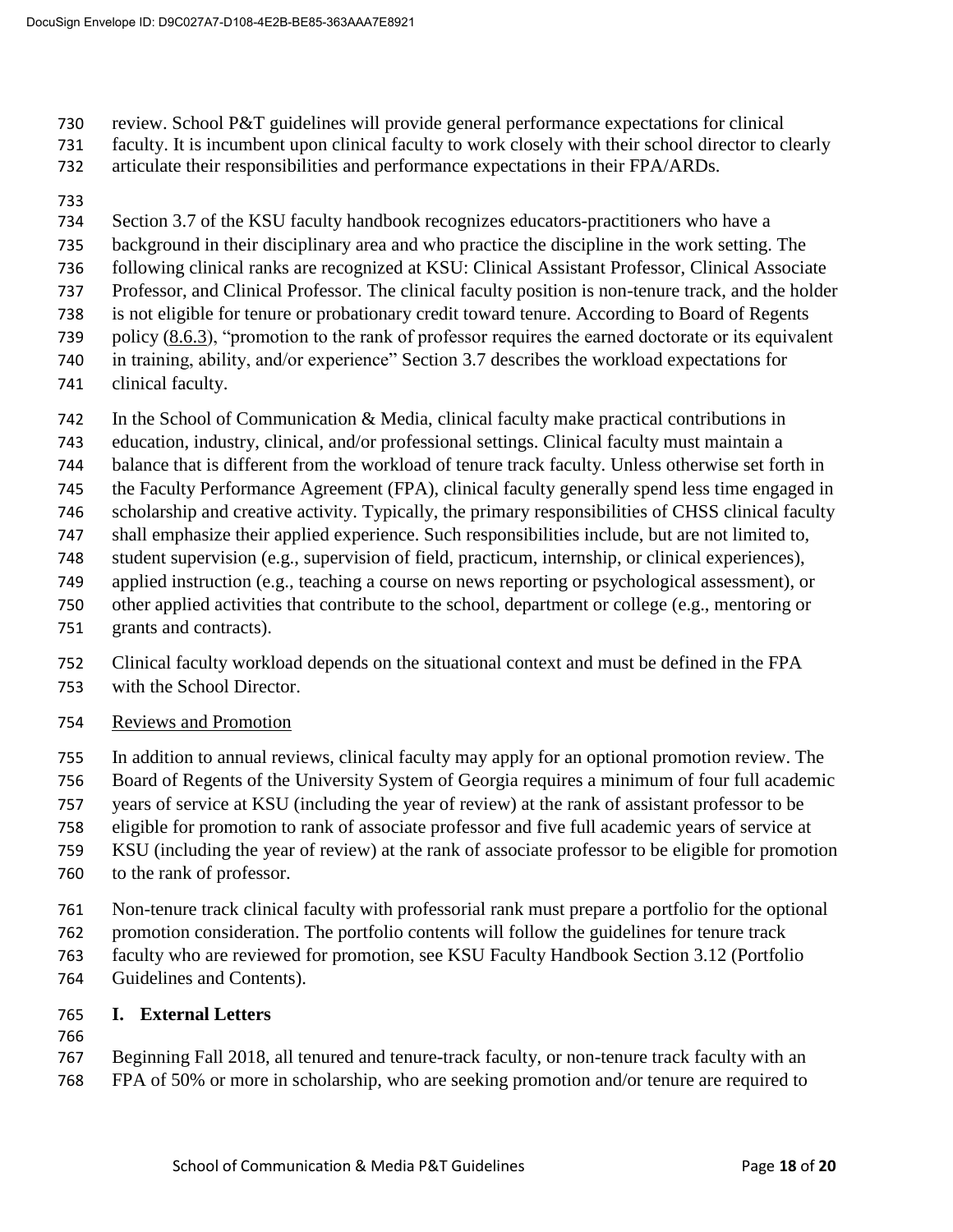have external review letters in P&T portfolios following the policy and procedures outlined in

the KSU Faculty Handbook.

## **J. School Director**

- Expectations and evaluations of the School Director are outlined in the SOCM Bylaws. For the
- purpose of promotion and tenure, the School Director follows all school, college, and university guidelines.

#### **K. Revision of Guidelines**

- Amendments to these School P&T Guidelines shall be approved by a majority vote of the
- permanent, full-time faculty of the School of Communication & Media. A secret ballot system
- may be used, if requested. Revisions will be drafted by a task force representing all faculty ranks
- established by the School Director in consultation with the Leadership Team and School Faculty
- Council.

#### **L. Relationship to Other Governing Rules and Regulations**

- Nothing in these guidelines should be construed to supersede provisions of the statutes of KSU
- as described in the KSU Faculty Handbook and other appropriately and procedurally (per the
- Faculty Handbook) established guidelines or memoranda provided by the Office of the Provost
- and Vice President for Academic Affairs, the College of Humanities and Social Sciences, and the
- Board of Regents of the University System of Georgia.